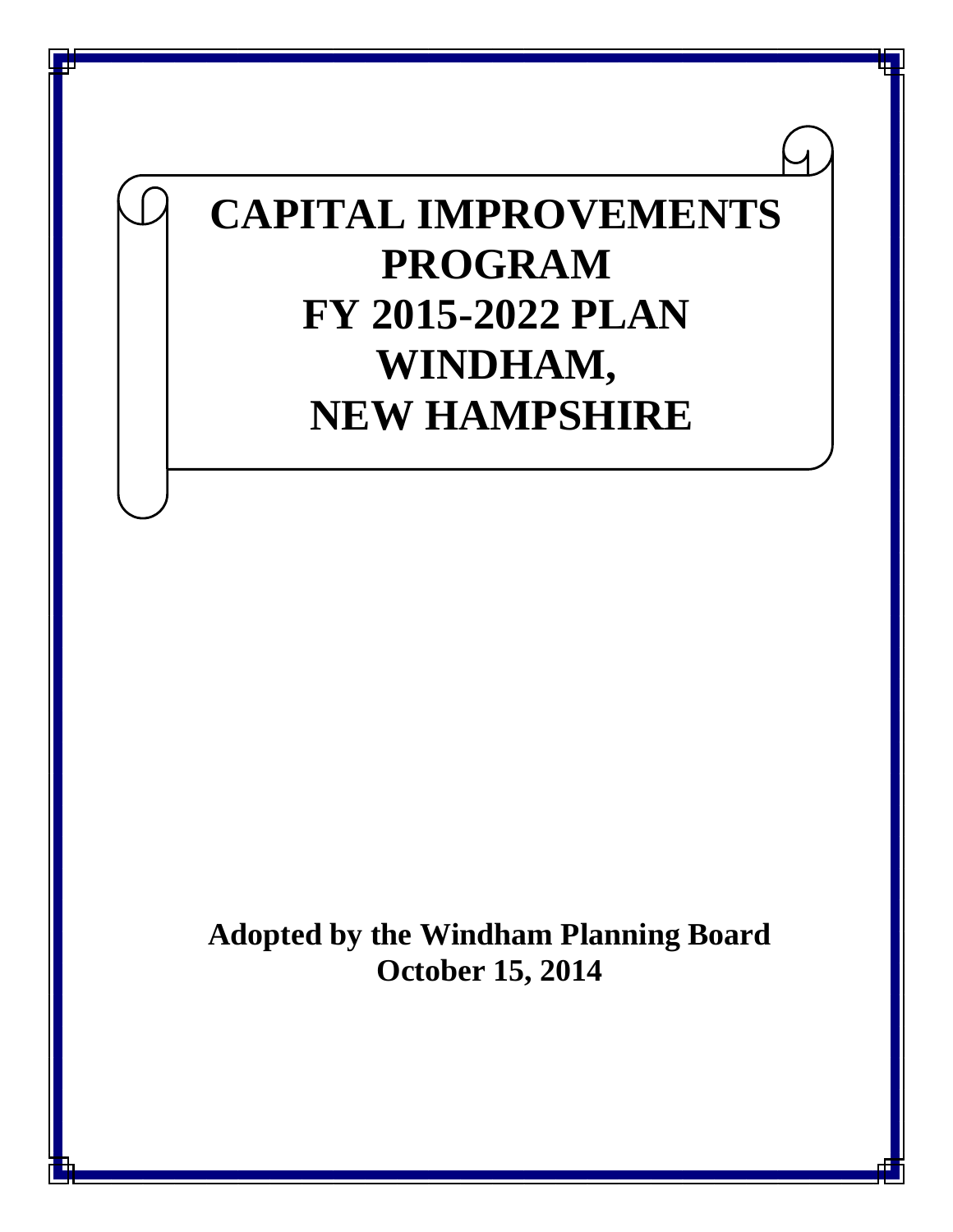**TABLE OF CONTENTS**

| <b>Section</b> | <b>Topic</b>                                               | <u>Page</u>    |
|----------------|------------------------------------------------------------|----------------|
| I.             | Introduction<br>The Capital Improvements Program:          |                |
|                | Purpose and Description                                    | 3              |
|                | Membership                                                 | $\frac{3}{3}$  |
|                | <b>Meeting Schedule</b>                                    |                |
|                | <b>Expenditure Types</b>                                   | $\overline{4}$ |
|                | <b>CIP</b> Advantages                                      | $\overline{4}$ |
|                | <b>CIP</b> Process                                         | $\overline{4}$ |
| II.            | Background: CIP 2015 Plan                                  |                |
|                | Method of Classification and<br>A.                         |                |
|                | Prioritization of Capital Projects                         | 5              |
|                | Year 2015 Available Capital Improvement Funds<br><b>B.</b> | 5              |
| III.           | CIP FY 2015 Plan                                           | 6              |
| IV.            | CIP FY 2015 - 2022 Appropriation Chart                     | 7              |
| V.             | Requested Capital Projects and Actions Taken               |                |
|                | Maintenance Department<br>А.                               | 9              |
|                | <b>B.</b><br>Fire Department                               | 9              |
|                | $C_{\cdot}$<br><b>Highway Agent</b>                        | 12             |
|                | D.<br>Library                                              | 13             |
|                | Administration<br>E.                                       | 14             |
|                | $F_{\rm c}$<br>Solid Waste Management                      | 14             |
|                | G.<br>Recreation                                           | 16             |
|                | <b>Windham School District</b><br>H.                       | 16             |
|                | $\mathbf{I}$ .<br>Departments/Committees Not Submitting    |                |
|                | Requests for the FY 2015-2022 CIP                          | 17             |
|                |                                                            |                |

# **Appendices**

| <b>CIP Sub-Committee Membership</b> |  |
|-------------------------------------|--|
| <b>Project Classifications</b>      |  |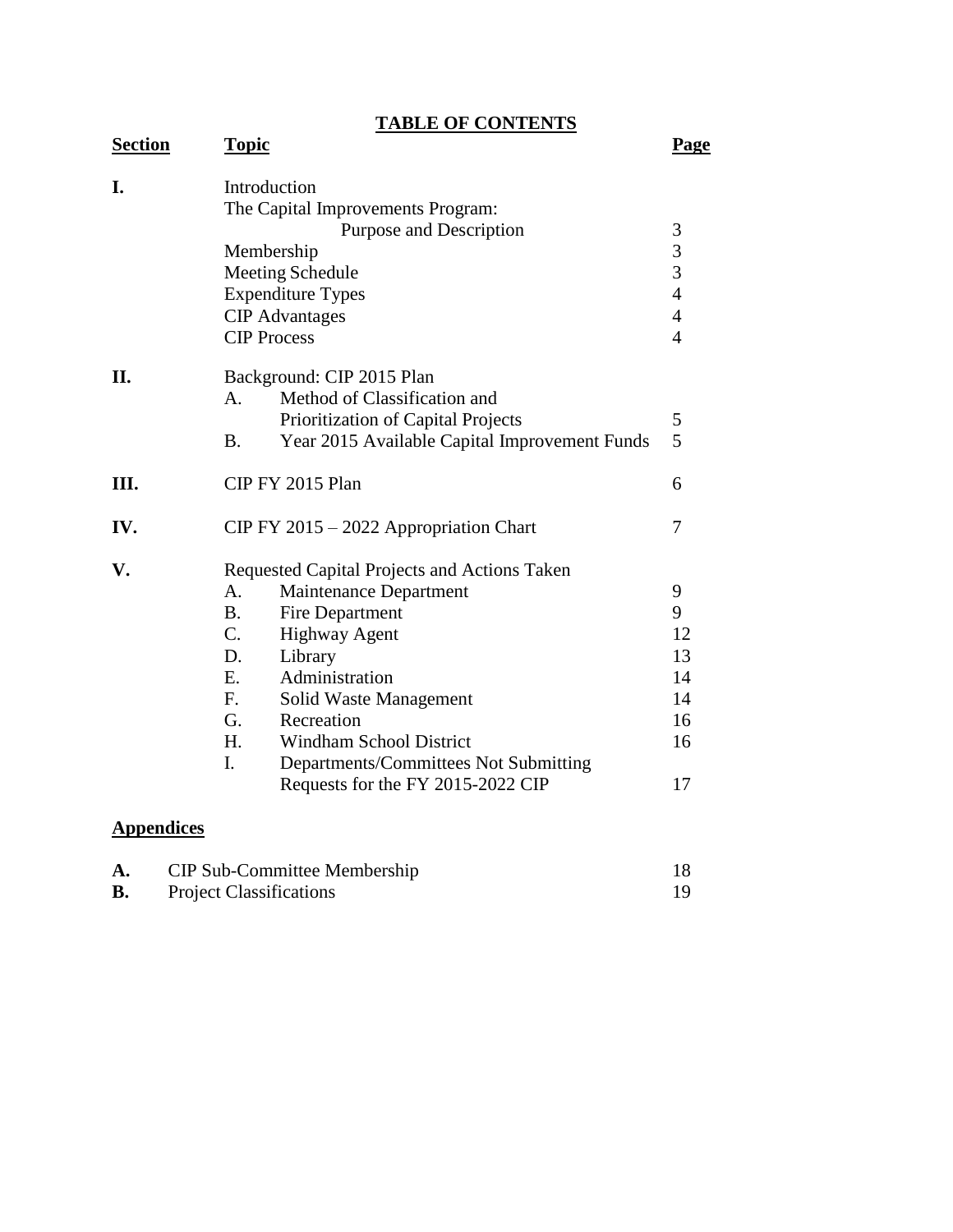# **I. Introduction**

New Hampshire Revised Statutes delegate to the Planning Board the responsibility for preparing a Master Plan to guide the development of the municipality. The Windham Planning Board adopted a Master Plan in 1985 and, has since, updated the plan every five years. The update for the 2005 Master Plan was completed during the first half of calendar year 2005. In January the Planning Board reviewed outstanding goals of the 2005 Master Plan and determined which goals to prioritize for accomplishing in 2014. Starting in the late spring 2014, the Board began working with a consultant, the Southern New Hampshire Planning Commission (SNHPC), to begin formulating the 2015 Master Plan Document. The first volume expected to be published in early 2015. The second volume is anticipated to be published later in 2015. A Capital Improvement Program (CIP) is the financial counterpart to a Master Plan. The CIP is a financial master plan for charting a municipality's capital needs over a specified time frame. The programming of capital expenditures into a rational planning and budgeting process is an important management tool for the allocation of tax revenue.

Growth can have a substantial impact on the municipal services and facilities. CIP's have become associated with efforts to manage growth and tax impact. Revised Statutes Annotated 674:22 requires municipalities, which regulate development through a growth management ordinance, to prepare and adopt a Master Plan and a CIP. Although it is a prerequisite of a growth ordinance, a CIP can stand alone on its own merits as a planning tool.

At the 1986 Town meeting, the voters of Windham authorized the Planning Board to prepare a CIP. A Planning Board CIP Sub-Committee was formed to undertake this task. While NH RSA 674:5-8 states that it is the Planning Board which prepares the plan, it is important to involve the Board of Selectmen, School Board, Town department heads, and other Town boards and commissions. Since it is the Selectmen and School Board who prepare the budget in Windham, they are a vital part of the CIP process.

According to the Windham Planning and Zoning Board bylaws, the CIP Sub-Committee's membership is as follows:

- One Selectman appointed by the chairman of the Board of Selectmen whose term shall be one year.
- One School board member appointed by the chairman of the School Board whose term shall be one year.
- Two members of the Planning Board appointed by the chairman of the Planning Board whose term shall be one year.
- Three members of the general public appointed by the chairman of the Planning Board whose terms shall be three years, limited to a six-year tenure.

Throughout this document, "department" will be used to encompass all town boards, commissions, committees, trustees, and departments.

The CIP Sub-Committee has the following tentative meeting schedule:

| <b>JUNE</b>        | Appoint new members and organize for the coming year.                             |
|--------------------|-----------------------------------------------------------------------------------|
| <b>JULY</b>        | Request written capital project proposals from town departments and School Board. |
| <b>AUGUST/SEPT</b> | Meet with all departments and committees to discuss their capital needs.          |
| <b>SEPTEMBER</b>   | Meet to review submitted capital projects and develop the plan.                   |
| <b>OCTOBER/NOV</b> | Conduct a workshop with the Planning Board followed by final presentation to the  |
|                    | Planning Board and hold a public hearing.                                         |

The Capital Improvements Program is a budgetary document that forecasts major Town expenditures for a legally mandated six-year period. Windham has traditionally created a CIP for a longer eight-year period. A summary analysis of each project is included in the CIP.

**The program, when adopted and fully utilized, serves to ensure that the necessary services and facilities to meet the community's needs are provided in accordance with the financial capabilities of Windham**.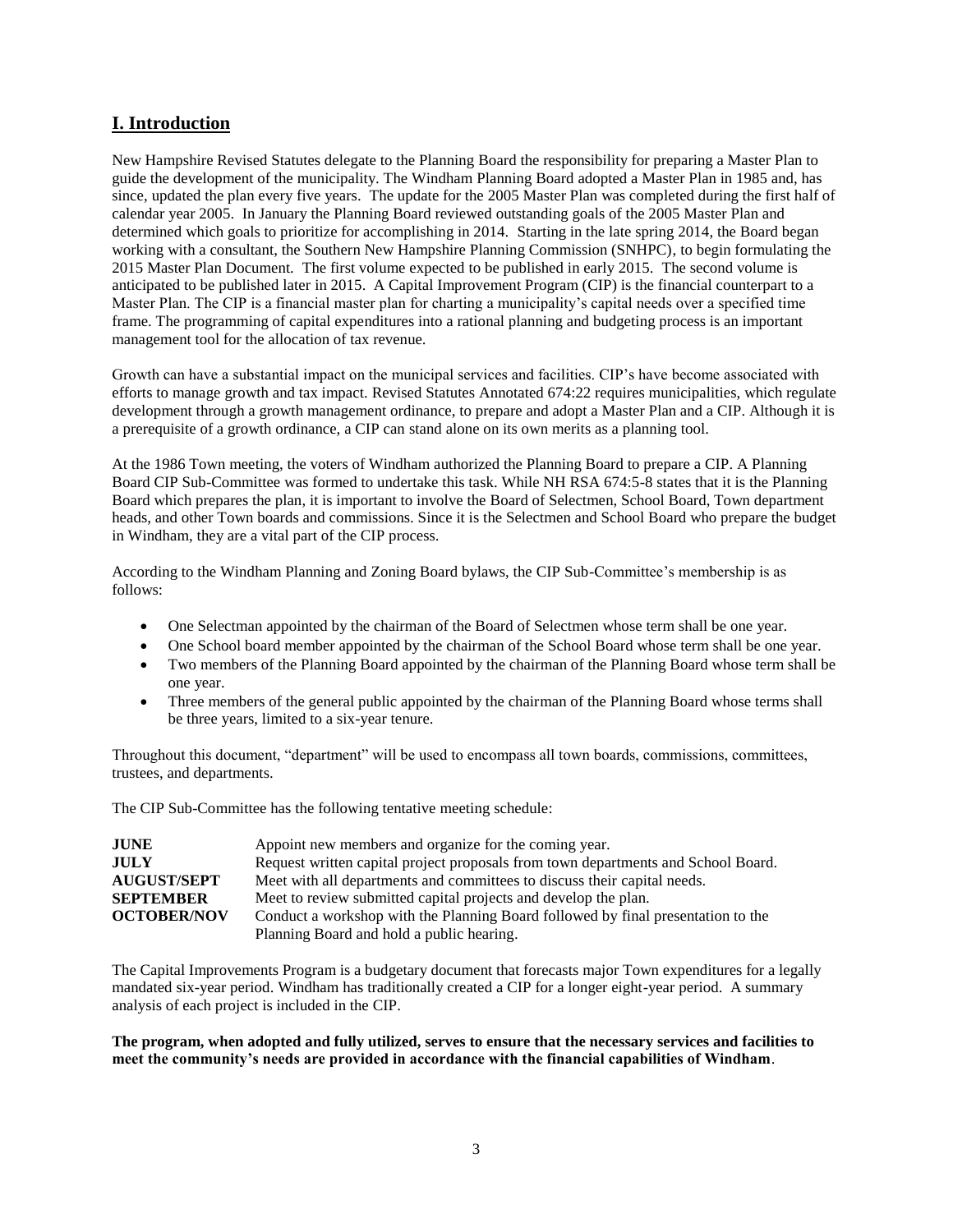For the purpose of this document, a capital improvement is defined as a major expenditure (usually non-recurring) for public facilities costing more than \$75,000. In previous years the minimum amount for a capital request was \$50,000. The amount was increased this year.

CIP expenditures are considered beyond the scope of normal annual operating or maintenance expenses. Included are:

- Land acquisition for public purpose
- New buildings or additions
- Vehicles and other machinery with a useful life of greater than five years
- Major building or facility renovations with a useful life of greater than ten years
- Road renovations resulting in long-term improvement in road capacity or conditions
- Special studies such as assessments or a Master Plan
- Studies or architectural plans costing more than \$75,000 for the above capital improvements

A Capital Improvements Program offers many advantages:

- Stabilizes year-to-year variations in capital outlays.
- Makes acquisitions more feasible and defensible (e.g., land for water supply, waste disposal, recreation).
- If used in conjunction with a pooled investment reserve fund, can offset total costs of capital expenditures by reducing interest payments.
- Enables the town to establish growth control measures (in conjunction with a master plan).
- Facilitates implementation of the master plan by scheduling proposed projects over a period of time. The program can eliminate duplication and a random approach to expenditures.
- Furnishes a total picture of the municipality's major needs, discourages piecemeal expenditures and serves to coordinate the activities of various departments.
- Establishes priorities for projects on the basis of needs and cost.

The CIP Annual Process:

- Request from each of the Town departments detailed individual capital improvement requests.
- Schedule presentations, by department, of each request.
- CIP Sub-committee discusses and classifies each request by need and funding amount. (See Section IIA – Method of Classification for definition of need)
- CIP Sub-committee prepares eight year appropriations spreadsheet which is presented to Planning Board.

The Planning Board and the CIP Sub-Committee together review the CIP and make desired revisions. After a public hearing is held, the Planning Board adopts the CIP. The CIP recommendations for the budget for the upcoming year are presented to the Selectmen and School Board for their consideration. The Board of the Selectmen, the School Board, and the electorate, should adopt the first year of the CIP program as the capital budget for that year.

#### **The capital budget, the school department's operating budget, and the town's operating budget together make up the total municipal budget for the year.**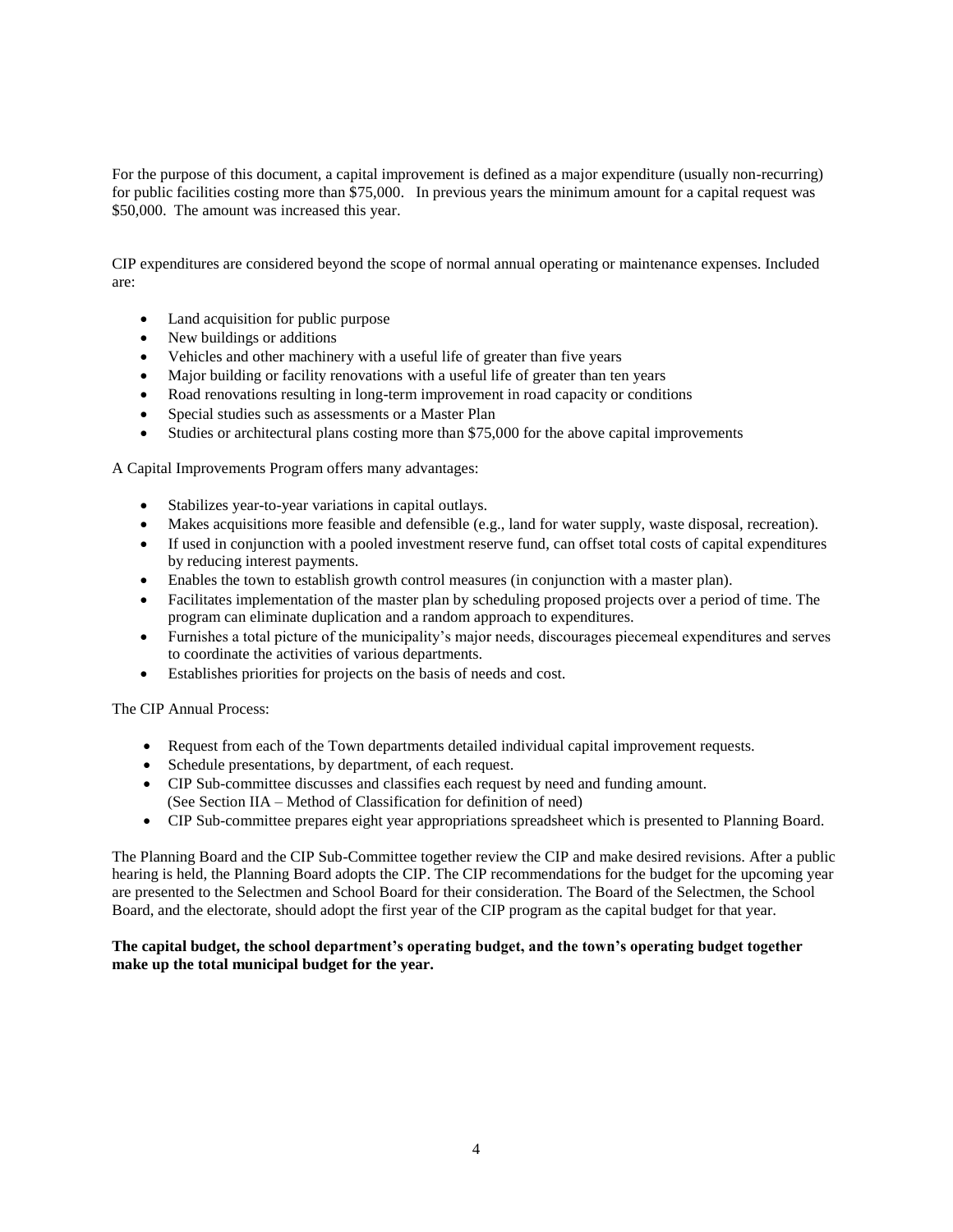# **II. Background: CIP 2014 Plan**

#### **A. Method of Classification and Prioritization of Capital Projects**

New Hampshire RSA 674:6 requires that the Capital Improvements Program (CIP) classify projects according to urgency and need and to contain a time sequence for their implementation. In accordance with the Capital Improvements Programming Handbook prepared by the Southern New Hampshire Planning Commission, the Windham CIP Sub-Committee has adopted a classification schedule that uses six (6) possible classifications as outlined below. In deliberations leading up to the CIP Sub-Committee's proposed capital allocations, each submitted project is assigned a class. The list of projects requested for this year's plan is attached hereto as Appendix B.

After each project is classified, projects falling into the same class are reviewed against town needs as identified by the town master plan and further prioritization is established based upon available funds in each year.

| <b>Class</b> | Category     | <b>Description</b>                                                     |
|--------------|--------------|------------------------------------------------------------------------|
| Class I      | Urgent       | Cannot be delayed, needed immediately for health and safety needs.     |
| Class II     | Necessary    | Necessary. Needed within 1-3 years to maintain basic level and quality |
|              |              | community services.                                                    |
| Class III    | Desirable    | Desirable. Needed within 4-6 years to improve quality and level of     |
|              |              | service.                                                               |
| Class IV     | Deferrable   | Can be placed on hold until after the 6-year period, but supports      |
|              |              | community development goals.                                           |
| Class V      | Premature    | Premature. Needs more research, planning and coordination.             |
| Class VI     | Inconsistent | Inconsistent. Contrary to land use planning or community development   |

#### **B. Year 2015 Available Capital Improvement Funds**

The CIP Sub-Committee used the official tax valuation less utilities figure for 2014 to determine the proposed CIP funding for the subsequent years in its plan. This official tax valuation is determined by the Windham Tax Assessor and approved by the New Hampshire Department of Revenue Administration. For year 2014 the town valuation figure was set at \$2,065,724,410.

To compute the available CIP funds for year 2015, the sub-committee used the actual 2014 valuation and applied a 1.0% increase to reach \$2,086,381,654 as an estimated tax valuation figure. For FY 2015-2022 planning, the subcommittee estimated available CIP funds using a range of increases each year to determine the valuation figures for the subsequent  $2016 - 2022$  years.

The CIP Sub-Committee has recognized the enormity of the costs attributable to the new high school. The current CIP Appropriations Chart Plan does not include the costs of the new high school bond. However, it is shown as "Other Appropriations" in order for the community to be aware of its impact on the overall tax rate for the Town of Windham. The sub-committee believes that in order to continue to fund needed town-wide capital improvement projects, the high school bond costs should be removed from the core CIP plan. If not, the bond costs would exceed the annual allocated funding and preclude any funding for other needed projects.

The CIP Sub-Committee has adopted a CIP rate of \$0.75 per thousand to fund the non-high school capital projects. It is desired that the first year of the CIP plan be balanced to zero (2015 in this plan).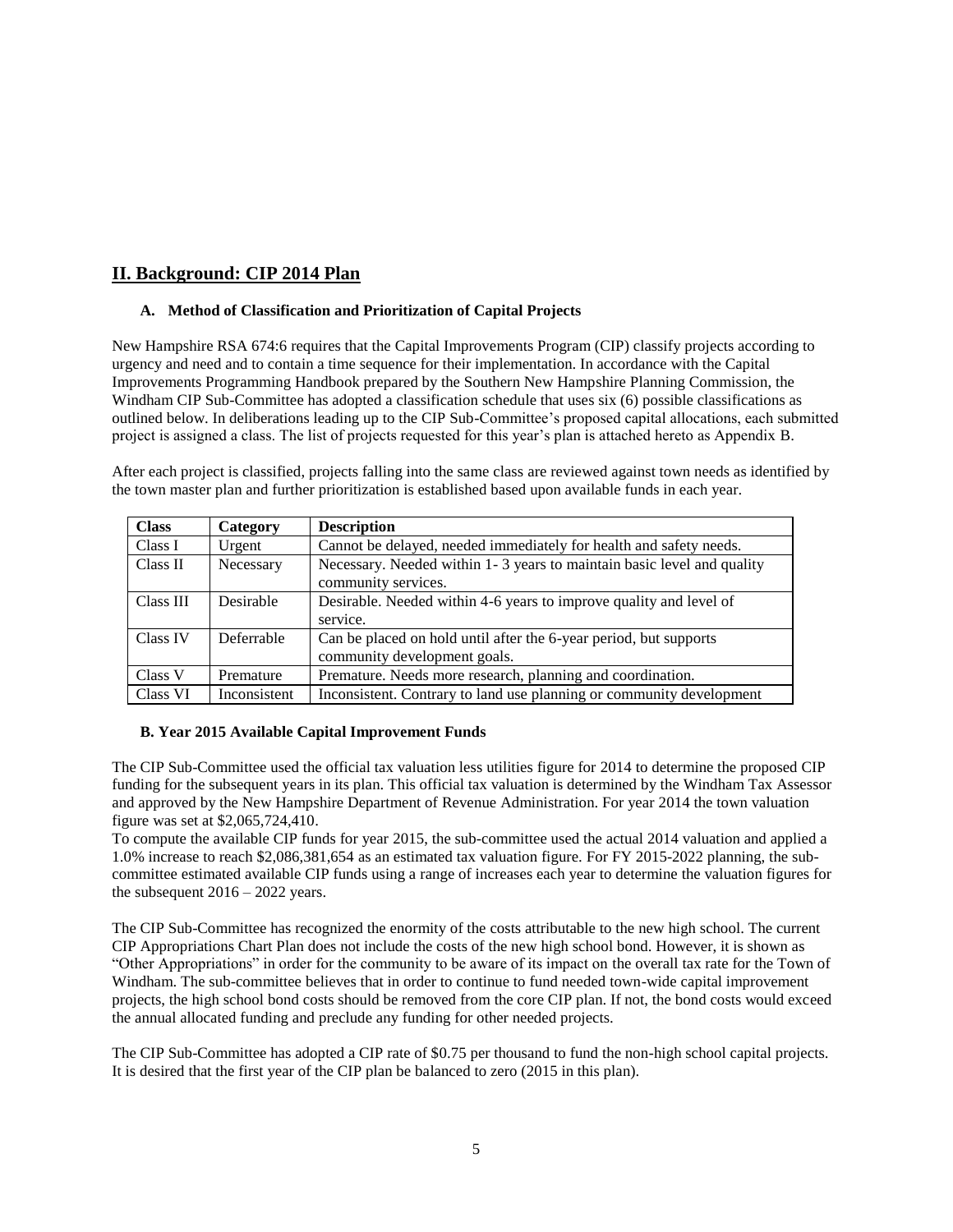# **III. CIP FY 2015 Plan**

# FUNDING AMOUNTS

| 2014 Actual Town Tax Valuation Less Utilities<br>2015 Estimated Town Tax Valuation less Utilities |                     | \$2,065,724,410 |  |
|---------------------------------------------------------------------------------------------------|---------------------|-----------------|--|
| with 1.0% estimated growth                                                                        | \$2,086,381,654     |                 |  |
| CIP funding at \$0.75 per thousand of 2015 Estimate                                               | \$                  | 1,564,786       |  |
| <b>Other CIP Contributions:</b>                                                                   |                     |                 |  |
| <b>Current Use Penalties for Land Fund</b>                                                        | \$                  | 85,779          |  |
| TAP Grant (Greenway Trail Improvements)                                                           | \$                  | 640,000         |  |
| Library Capital Reserve Fund applied to Boiler                                                    | \$                  | 24,000          |  |
| School Capital Reserve Fund applied to Roof Repair                                                |                     | 18,589          |  |
| School Capital Reserve Fund applied to Roof Repair                                                |                     | 42,195          |  |
| Engine 2 Bond                                                                                     | 888                 | 500,000         |  |
| Spruce Pond Bond                                                                                  | $\hat{\mathcal{L}}$ | 275,000         |  |
| TOTAL AVAILABLE CIP FUNDING FOR 2015                                                              | \$                  | 3,150,349       |  |
| FIXED CIP OBLIGATIONS FOR 2015                                                                    |                     |                 |  |
| <b>Ambulance Lease</b>                                                                            | \$                  | 75,100          |  |
| <b>Campbell Farm Conservation Land Bond</b>                                                       | \$                  | 85,779          |  |
| Engine 2 Replacement, Bond                                                                        | \$                  | 155,470         |  |
| Spruce Pond Bond                                                                                  | $\hat{\mathcal{S}}$ | 95,000          |  |
| REMAINING CIP FUNDS AVAILABLE FOR                                                                 |                     |                 |  |
| <b>REQUESTED PROJECTS</b>                                                                         | \$                  | 2,739,000       |  |

**(Intentionally Left Blank)**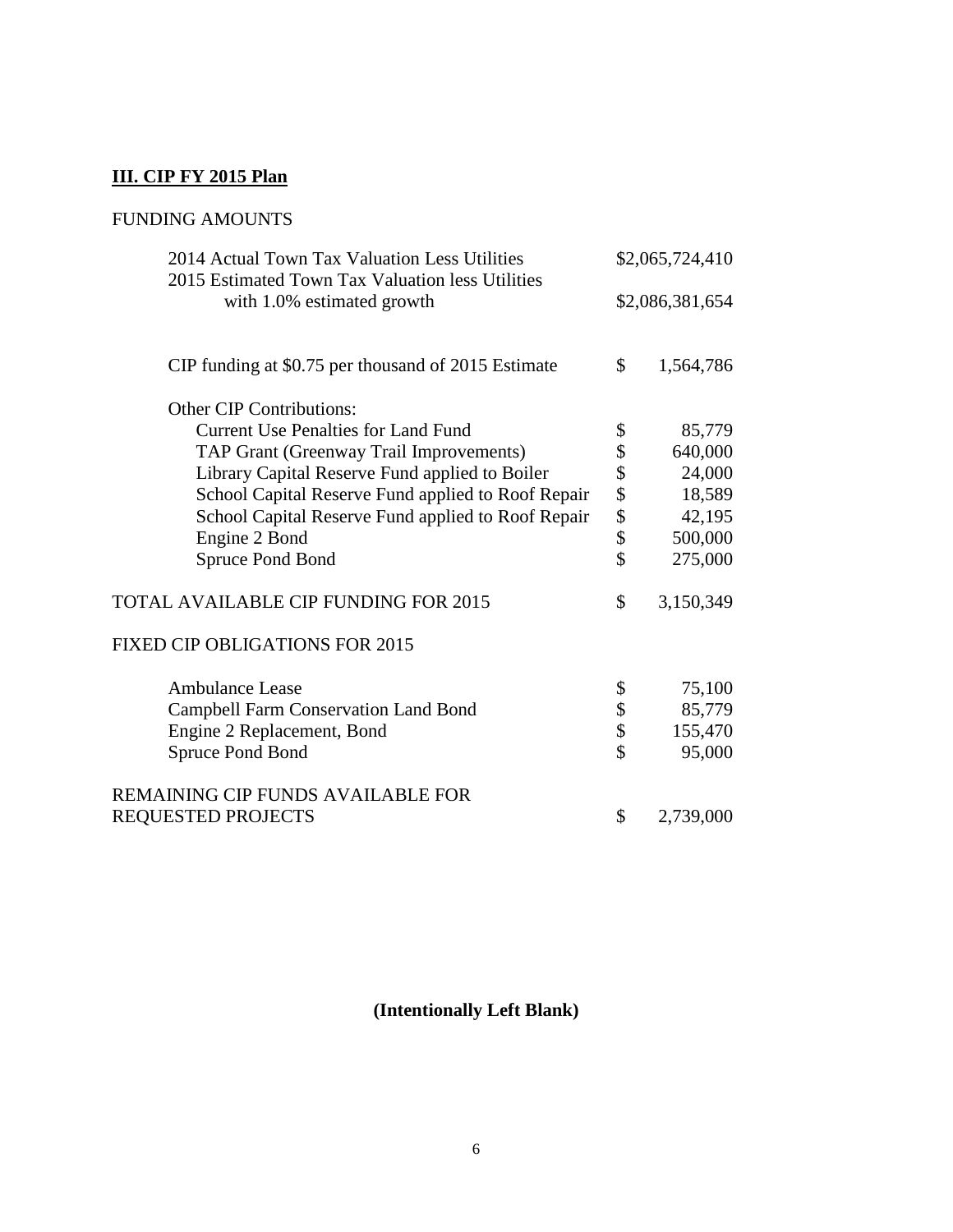# **IV. CIP FY 2015 – 2022 Appropriations Chart**

#### **CIP FY 2015 - 2022 Appropriation Chart (Summary)**

|                                        |                         | <b>Notes CRF</b> Balances | 2015               | 2016                | 2017                       | 2018           | 2019        | 2020                 | 2021                                | 2022        |
|----------------------------------------|-------------------------|---------------------------|--------------------|---------------------|----------------------------|----------------|-------------|----------------------|-------------------------------------|-------------|
| <b>CIP Projected Availability</b>      |                         |                           | \$1,564,786        | \$1,580,434         | \$1,604,141                | \$1,628,203    | \$1,652,626 | \$1,685,678          | \$1,719,392                         | \$1,753,780 |
| <b>Fixed CIP Obligations</b>           |                         |                           |                    |                     |                            |                |             |                      |                                     |             |
| Ambulance Lease                        |                         |                           | 75,100             | 75,100              |                            |                |             |                      |                                     |             |
| Campbell Farm Conservation Land Bond   | $\overline{\mathbf{2}}$ |                           | 85,779             | 85,779              | 85,779                     | 85,779         | 85,779      | 85,779               | 85,779                              | 85,779      |
| Engine 2 Replacement, Bond             | 3                       |                           | 155.470            | 92,700              | 92,700                     | 92.700         | 92.700      |                      |                                     |             |
| Spruce Pond Bond                       | $\Delta$                |                           | 95,000             | 95,000              | 95,000                     |                |             |                      |                                     |             |
| 1980 Ladder 1 Replacement (Quint) Bond | 5                       |                           |                    | 100,000             | 100,000                    | 100,000        | 100,000     | 100,000              | 100,000                             | 100,000     |
| <b>Total Fixed Obligations</b>         |                         |                           | \$411,349          | \$448,579           | \$373,479                  | \$278,479      | \$278,479   | \$185,779            | \$185,779                           | \$185,779   |
|                                        |                         |                           |                    |                     |                            |                |             |                      |                                     |             |
| <b>Effective Availability Other</b>    |                         |                           | \$1,153,437        | \$1,131,855         | \$1,230,662                | \$1,349,724    | \$1,374,147 | \$1,499,899          | \$1,533,613                         | \$1,568,001 |
| <b>Other CIP Annual Contributions</b>  |                         |                           | 1.585.563          | 935,779             | 85,779                     | 85,779         | 85,779      | 85,779               | 85,779                              | 85,779      |
| <b>Net to Annual Appropriations</b>    |                         | s<br>۰                    | 2.739,000 \$<br>\$ | $2,067,634$ \$      | 1,316,441 \$               | $1.435.503$ \$ | 1,459,926   | 1,585,678 \$<br>- \$ | 1.619.392 \$                        | 1,653,780   |
| <b>Annual Appropriations</b>           |                         |                           |                    |                     |                            |                |             |                      |                                     |             |
| <b>MAINTENANCE DEPARTMENT</b>          |                         | ٠                         |                    | 150,000<br>$\bf{0}$ | 200,000                    | $\Omega$       | $\Omega$    | $\Omega$             | $\theta$                            | $\Omega$    |
| <b>FIRE DEPARTMENT</b>                 |                         | 122                       | 575,000            | 850,000             | $\Omega$                   | 265,000        | $\Omega$    | $\Omega$             | $\mathbf{0}$                        | 1.500,000   |
| <b>HIGHWAY AGENT</b>                   |                         |                           | 390,000            | 420,000             | 450,000                    | 485,000        | 520,000     | 760,000              | 800,000                             | 850,000     |
| <b>LIBRARY</b>                         |                         | 24,878                    | 24,000             | 85,000              |                            | $\Omega$       | $\Omega$    |                      | $\Omega$                            | $\Omega$    |
| <b>ADMINISTRATION</b>                  |                         |                           | 800,000            |                     |                            | $\Omega$       |             |                      | $\theta$                            | $\Omega$    |
| <b>SOLID WASTEMANAGEMENT</b>           |                         |                           |                    | $\Omega$            |                            | 100,000        | 150,000     |                      | 150,000                             | 100,000     |
| <b>RECREATION</b>                      |                         |                           | 275,000            |                     |                            | $\Omega$       |             |                      | $\Omega$                            | $\Omega$    |
| <b>SCHOOL DEPARTMENT</b>               |                         | 89,609                    | 675,000            |                     | $\Omega$                   | $\Omega$       | $\Omega$    | $\Omega$             | $\theta$                            | $\Omega$    |
| <b>Total Annual Appropriations</b>     |                         |                           | \$<br>2,739,000 \$ | 1,505,000           | $\mathbf{s}$<br>650,000 \$ | 850,000 \$     | 670,000     | 760,000 \$<br>l \$   | 950,000<br>$\overline{\phantom{a}}$ | 2,450,000   |
| Variance                               |                         |                           | \$0                | \$562,634           | \$666,441                  | \$585.503      | \$789,926   | \$825,678            | \$669,392                           | (S796, 220) |

#### **CIP FY 2015 - 2022 Appropriation Chart (Details)**

|                                                    |                  | <b>Notes CRF</b> Balances | 2015                          | 2016           | 2017                           | 2018            | 2019                      | 2020           | 2021           | 2022        |
|----------------------------------------------------|------------------|---------------------------|-------------------------------|----------------|--------------------------------|-----------------|---------------------------|----------------|----------------|-------------|
| <b>Effective Availability Other</b>                |                  |                           | $1.153.437$ S<br>$\mathbf{s}$ | 1,131,855      | $\mathbf{s}$<br>$1,230,662$ \$ | $1,349,724$ \$  | $\mathbf{s}$<br>1,374,147 | $1,499,899$ \$ | $1,533,613$ S  | 1,568,001   |
|                                                    |                  |                           | 2,739,000                     |                |                                |                 |                           |                |                |             |
| OTHER CIP ANNUAL CONTRIBUTIONS                     |                  |                           | 3,150,349                     |                |                                |                 |                           |                |                |             |
| Current Use Penalties for Land Fund                | 6                |                           | 85,779                        | 85,779         | 85,779                         | 85,779          | 85,779                    | 85,779         | 85,779         | 85,779      |
| TAP Grant (Greenway Trail Improvements)            | $\overline{7}$   |                           | 640,000                       |                |                                |                 |                           |                |                |             |
| Library Capital Reserve Fund applied to Boiler     | 8                |                           | 24,000                        |                |                                |                 |                           |                |                |             |
| School Capital Reserve Fund applied to Roof Repair | $\boldsymbol{9}$ |                           | 18,589                        |                |                                |                 |                           |                |                |             |
| School Capital Reserve Fund applied to Roof Repair | 10               |                           | 42.195                        |                |                                |                 |                           |                |                |             |
| Engine 2 Bond                                      | 11               |                           | 500,000                       |                |                                |                 |                           |                |                |             |
| Spruce Pond Bond                                   | 12               |                           | 275,000                       |                |                                |                 |                           |                |                |             |
| 1980 Ladder 1 (Quint) Bond                         | 13               |                           |                               | 850,000        |                                |                 |                           |                |                |             |
| <b>Total Other contributions</b>                   |                  |                           | $1,585,563$ \$<br>\$          | 935,779 \$     | $85,779$ \$                    | $85,779$ \ \\$  | 85,779 \$                 |                | 85,779<br>l \$ | 85,779      |
|                                                    |                  |                           |                               |                |                                |                 |                           |                |                |             |
| <b>Net to Annual CIP Appropriations</b>            |                  |                           | 2,739,000 \$<br>\$            | $2,067,634$ \$ | $1,316,441$ \$                 | $1,435,503$ \$  | $1.459.926$ \$            | 1,585,678 \$   | $1.619.392$ S  | 1,653,780   |
|                                                    |                  |                           |                               |                |                                |                 |                           |                |                |             |
| <b>ANNUAL APPROPRIATIONS</b>                       |                  |                           |                               |                |                                |                 |                           |                |                |             |
| <b>MAINTENANCE DEPARTMENT</b>                      |                  |                           |                               |                |                                |                 |                           |                |                |             |
| HVAC System for Police Department                  |                  |                           |                               | 150,000        |                                |                 |                           |                |                |             |
| HVAC System for Fire Department                    |                  |                           |                               |                | 200,000                        |                 |                           |                |                |             |
| Sub-Total                                          |                  |                           | S <sub>0</sub>                | \$150,000      | \$200,000                      | $\overline{50}$ | S <sub>0</sub>            | S <sub>0</sub> | 50             | \$0         |
| <b>FIRE DEPARTMENT</b>                             |                  |                           |                               |                |                                |                 |                           |                |                |             |
| Vehicle Exhaust Capture System                     |                  |                           | 75,000                        |                |                                |                 |                           |                |                |             |
| 1994 Engine-2 Replacement                          |                  | 122                       | 500,000                       |                |                                |                 |                           |                |                |             |
| 1980 Ladder 1 Replacement (Quint)                  |                  |                           |                               | 850,000        |                                |                 |                           |                |                |             |
| 2006 Ambulance Replacement                         |                  |                           |                               |                |                                | 265,000         |                           |                |                |             |
| Public Safety Substation                           |                  |                           |                               |                |                                |                 |                           |                |                | 1,500,000   |
| Sub-Total                                          |                  | \$122                     | \$575,000                     | \$850,000      | S <sub>0</sub>                 | \$265,000       | \$0                       | S <sub>0</sub> | S <sub>0</sub> | \$1,500,000 |
| <b>HIGHWAY AGENT</b>                               |                  |                           |                               |                |                                |                 |                           |                |                |             |
| Road Improvements                                  |                  |                           | 390,000                       | 420,000        | 450,000                        | 485,000         | 520,000                   | 560,000        | 600,000        | 640,000     |
| 5 Ton Dump Truck Replacement                       |                  |                           |                               |                |                                |                 |                           | 200,000        |                |             |
| 5 Ton Dump Truck Replacement                       |                  |                           |                               |                |                                |                 |                           |                | 200,000        |             |
| 5 Ton Dump Truck Replacement                       |                  |                           |                               |                |                                |                 |                           |                |                | 210,000     |
| Sub-Total                                          |                  | $\boldsymbol{S}$          | \$390,000                     | \$420,000      | \$450,000                      | \$485,000       | \$520,000                 | \$760,000      | \$800,000      | \$850,000   |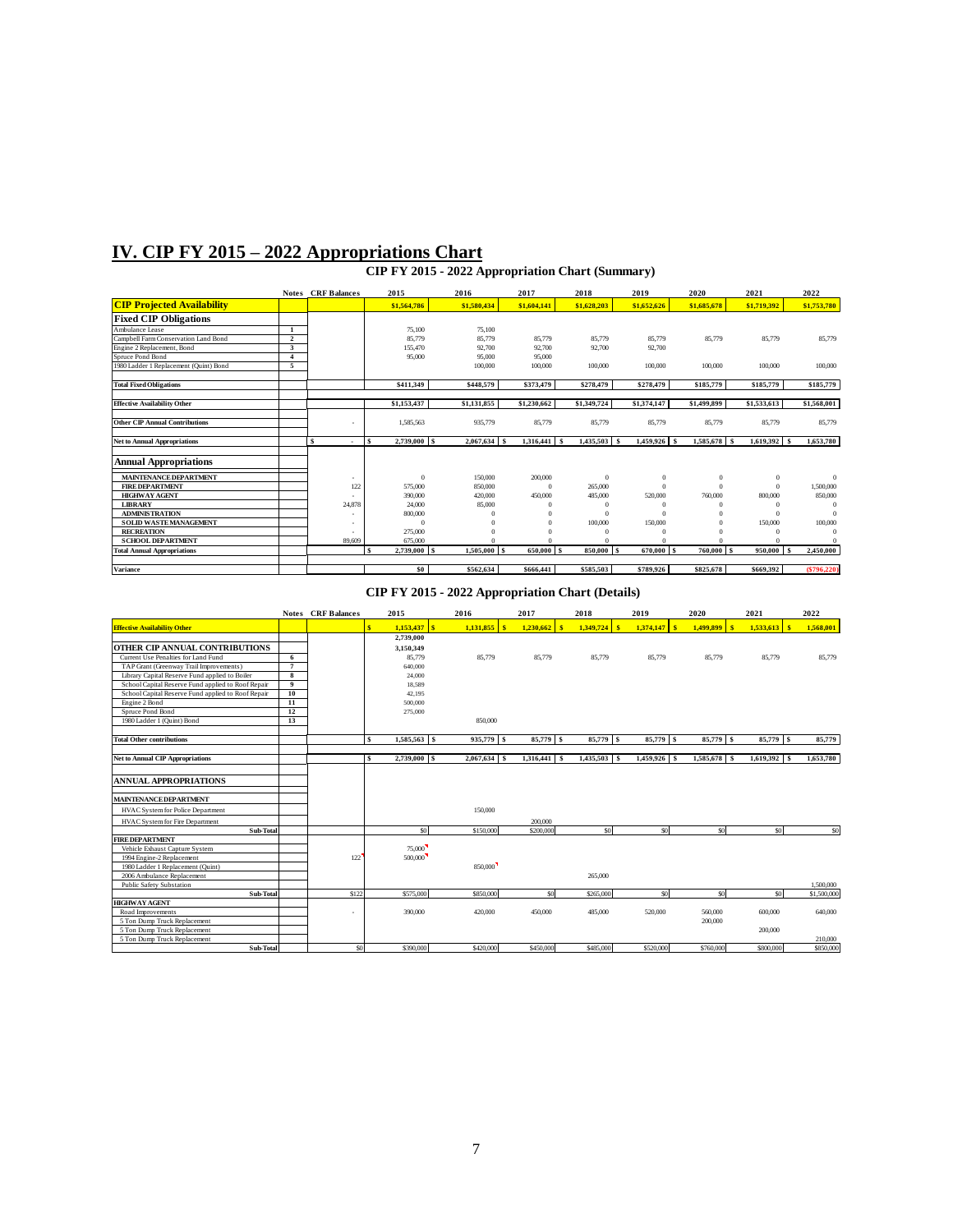#### **CIP FY 2015 - 2022 Appropriation Chart (Details)**

|                                          |    | <b>Notes CRF</b> Balances | 2015                          | 2016           | 2017           | 2018           | 2019       | 2020           | 2021           | 2022           |
|------------------------------------------|----|---------------------------|-------------------------------|----------------|----------------|----------------|------------|----------------|----------------|----------------|
| <b>ANNUAL APPROPRIATIONS (continued)</b> |    |                           |                               |                |                |                |            |                |                |                |
|                                          |    |                           |                               |                |                |                |            |                |                |                |
| <b>LIBRARY</b>                           |    |                           |                               |                |                |                |            |                |                |                |
| Replace carpet & paint interior          |    |                           |                               | 85,000         |                |                |            |                |                |                |
| Boiler for Perimeter Heating             |    |                           | 24,000                        |                |                |                |            |                |                |                |
| Maintenance and Capital Reserve Fund     | 14 | 24,878                    |                               |                |                |                |            |                |                |                |
| Sub-Total                                |    | \$24,878                  | \$24,000                      | \$85,000       | S <sub>0</sub> | \$0            | \$0        | S <sub>0</sub> | S <sub>0</sub> | S <sub>0</sub> |
| <b>ADMINISTRATION</b>                    |    |                           |                               |                |                |                |            |                |                |                |
| Greenway Trail Improvements              |    |                           | 800,000                       |                |                |                |            |                |                |                |
| Sub-Total                                |    | \$0                       | \$800,000                     | \$0            | S <sub>0</sub> | \$0            | \$0        | S <sub>0</sub> | \$0            | \$0            |
| SOLID WASTEMANAGEMENT                    |    |                           |                               |                |                |                |            |                |                |                |
| Wheel Loader                             |    |                           |                               |                |                | \$100,000      |            |                |                |                |
| Truck Replacement                        |    |                           |                               |                |                |                |            |                | \$150,000      |                |
| Wheel Loader                             |    |                           |                               |                |                |                | \$150,000  |                |                |                |
| Truck Replacement                        |    |                           |                               |                |                |                |            |                |                | 100,000        |
| Sub-Total                                |    | $\overline{\phantom{a}}$  | \$0                           | S <sub>0</sub> | S <sub>0</sub> | \$100,000      | \$150,000  | \$0            | \$150,000      | \$100,000      |
| <b>RECREATION</b>                        |    |                           |                               |                |                |                |            |                |                |                |
| Spruce Pond                              |    |                           | 275,000                       |                |                |                |            |                |                |                |
| Sub-Total                                |    | ٠                         | \$275,000                     | \$0            | \$0            | \$0            | \$0        | \$0            | \$0            | \$0            |
| <b>SCHOOL DEPARTMENT</b>                 |    |                           |                               |                |                |                |            |                |                |                |
| Repair/Replace Septic                    | 15 | 1,646                     |                               |                |                |                |            |                |                |                |
| Paving/Parking Repair                    | 16 | 27,179                    |                               |                |                |                |            |                |                |                |
| School Building and Ground Maintenance   | 17 | 18,589                    |                               |                |                |                |            |                |                |                |
| <b>Bldg Roof Repair/Replace</b>          | 18 | 42,195                    |                               |                |                |                |            |                |                |                |
| Repair and Replacement of Failiing Roofs |    |                           | 675,000                       |                |                |                |            |                |                |                |
| Sub-Total                                |    | \$89,609                  | \$675,000                     | S <sub>0</sub> | S <sub>0</sub> | <sub>\$0</sub> | \$0        | S <sub>0</sub> | \$0            | \$0            |
|                                          |    |                           |                               |                |                |                |            |                |                |                |
| TOTAL ANNUAL APPROPRIATIONS              |    |                           | \$2,739,000                   | \$1,505,000    | \$650,000      | \$850,000      | \$670,000  | \$760,000      | \$950,000      | \$2,450,000    |
|                                          |    |                           |                               |                |                |                |            |                |                |                |
| <b>VARIANCE</b>                          |    |                           | $$0$ $\overline{\phantom{0}}$ | 562,634        | \$666,441      | \$585,503      | \$789,926  | \$825,678      | \$669,392      | (\$796,220     |
|                                          |    |                           |                               |                |                |                |            |                |                |                |
| OTHER ANNUAL APPROPRIATIONS              |    |                           |                               |                |                |                |            |                |                |                |
| Primary High School Bond                 |    |                           | 3,388,250                     | 3,292,250      | 2,350,250      | 2,282,250      | 2,214,250  | 2,146,250      | 2,078,250      | 2,010,250      |
| Secondary High School Bond               |    |                           | 463,069                       | 443,381        | 423,694        | 399,138        | 379,713    |                |                |                |
| State Building Aid Received (Offset)     |    |                           | (949, 486)                    | (830, 361)     | (616, 596)     | (596, 023)     | (576, 590) | (477,071)      | (461,956)      | (446, 841)     |
| <b>Total Payments</b>                    |    |                           | 2.901.833<br>¢                | 2.905.270      | 2.157.348      | 2.085.365      | 2.017.373  | 1.669.179      | 1.616.294      | 1.563.409      |
| Total cost per thousand town valuation   |    |                           | 1.39                          | 1.38           | 1.01           | 0.96           | 0.92       | 0.74           | 0.71           | 0.67           |

#### **CIP FY 2015-2022 Footnotes**

**Fixed CIP Obligations:**

1 Represents last two years of three year lease to purchase of Ambulance.<br>2 Represents ten year bond for Campbell FamConservation Land Purchase.<br>3 Represents proposed five year bond for Engine 2 replacement with higher up

**Other CIP Annual Contributions:**

- 
- 
- 6 Revenue from Current Use Penalties for Land Fund.<br>
7 Required 80% funding from Transportation Assistance Program (TAP) Grant.<br>
8 Library Maintenance and Captial Reserve Fund (see footnote 12).<br>
9 School Buiding and Grou
- 
- 
- 

**Capital Reserve Fund:**

|  | 14 Unexpended CIP funds from prior years. |  |
|--|-------------------------------------------|--|
|  | 15 Unexpended CIP funds from prior years. |  |

- 
- 15 Unexpended CIP funds from prior years. 16 Unexpended CIP funds from prior years. 17 Unexpended CIP funds from prior years. 18 Unexpended CIP funds from prior years.

#### **TAX VALUATION PROJECTION**

| <b>PROPERTY</b>  | $\frac{0}{\alpha}$ | YEAR | <b>PROJECTED</b>    |                  |
|------------------|--------------------|------|---------------------|------------------|
| <b>VALUATION</b> | <b>Increase</b>    |      | <b>CIP TAX RATE</b> | <b>AVAILABLE</b> |
| \$2,065,724,410  |                    | 2014 | \$0.75              | \$1,549,293      |
| \$2,086,381,654  | 1.0                | 2015 | \$0.75              | \$1,564,786      |
| \$2,107,245,471  | 1.0                | 2016 | \$0.75              | \$1,580,434      |
| \$2,138,854,153  | 1.5                | 2017 | \$0.75              | \$1,604.141      |
| \$2,170,936,965  | 1.5                | 2018 | \$0.75              | \$1,628,203      |
| \$2,203,501,019  | 1.5                | 2019 | \$0.75              | \$1,652,626      |
| \$2,247,571,040  | 2.0                | 2020 | \$0.75              | \$1,685,678      |
| \$2,292,522,461  | 2.0                | 2021 | \$0.75              | \$1,719.392      |
| \$2,338,372,910  | 2.0                | 2022 | \$0.75              | \$1,753,780      |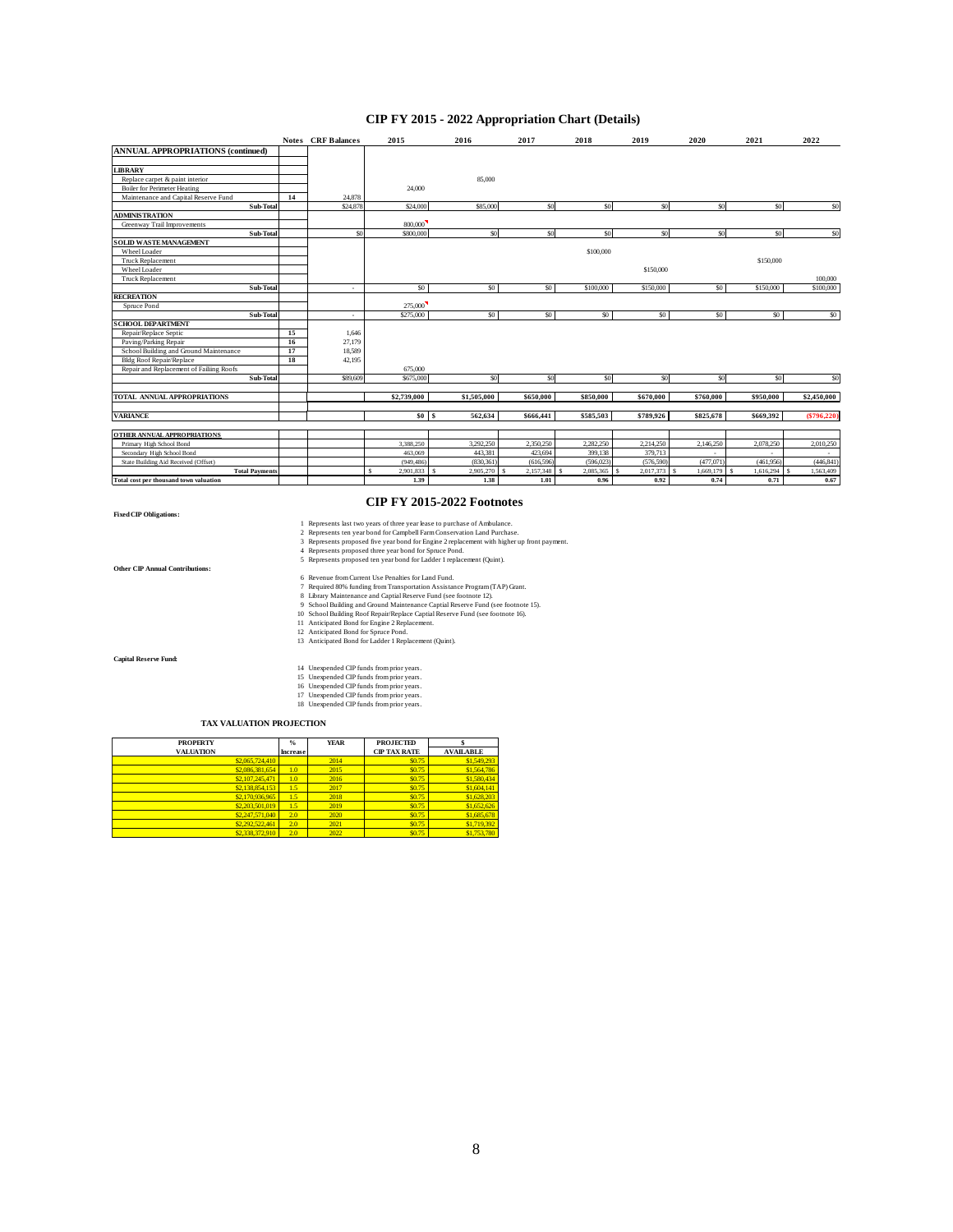# **V: Requested Capital Projects and Action Taken**

#### **A. Maintenance Department**

**Project Title: HVAC Replacement at the Police Department Proposed by: Jack McCartney, Highway Agent Estimated Cost: \$150,000 FY2016**

**Proposal**: Based on the recommendation of the Energy Audit, the Police Department is looking to replace the existing system and upgrade the overall quality and efficiency while reducing operating costs. This is a scheduled replacement of the existing system due to age and the system currently in use. This is a new application.

**CIP Recommendation**: The CIP Sub-committee assigned the request a Classification II (Necessary) with funding of \$150,000 in FY 2016.

#### **Project Title: HVAC Replacement at the Fire Department Proposed by: Jack McCartney, Highway Agent Estimated Cost: \$200,000 FY2017**

**Proposal**: Based on the recommendation of the Energy Audit, the Fire Department is looking to replace the existing system and upgrade the overall quality and efficiency while reducing operating costs. This is a scheduled replacement of the existing system due to age and the system currently in use. This is a new application.

**CIP Recommendation**: The CIP Sub-committee assigned the request a Classification II (Necessary) with funding of \$200,000 in FY 2017.

#### **B. Fire Department**

#### **Project Title: Engine -2 (1994 E-ONE) Replacement Proposed By: Chief Thomas L. McPherson Estimated Cost: \$500,000 Requested for FY2015**

**Proposal**: Engine 2 is a 1994 E-One on a Freightliner Chassis with 5,788 engine hours. It is equipped with a 1,250gpm pump and has a 1500 gallon water tank. As discussed with all our vehicle replacements, the scheduled rotation of our fleet is safe and cost effective. The service requirements placed on these vehicles coupled with the many intricate systems require a tremendous amount of service as they age. The town needs to keep in mind that this engine is a commercial chassis and as such NFPA Standards indicate that a 15 year replacement of this vehicle is recommended. In 1994, the department made this purchase as an Engine/Tanker because of the town's position with respect to water supply. In 2006 the department added a 3,000 gallon Fire Tanker which has been a vital asset in the department's fire suppression operations and overall response. Today, as most know, the town lacks a municipal water supply system thereby fire suppression needs throughout residential, commercial and business development, are dependent upon fire cisterns, static water sources and privately installed fire protection systems. It is the fire department's intent that with the potential future purchase of a Quint, the department would benefit greatly by adding an additional 3,000 gallon Tanker as the replacement for this vehicle.

#### *\*Potential exists to participate in a Tax-exempt Municipal Lease-Purchase financing plan. Lease terms range from 5/7/10 years with interest rates as low as 2.99%*

**CIP Recommendation:** The CIP Sub-committee assigned the request a Classification I (Urgent) with funding from a 5 year bond. The payment schedule would be as follows, \$155,470 in FY2015 and subsequent payments of \$92,700 for the remaining four years.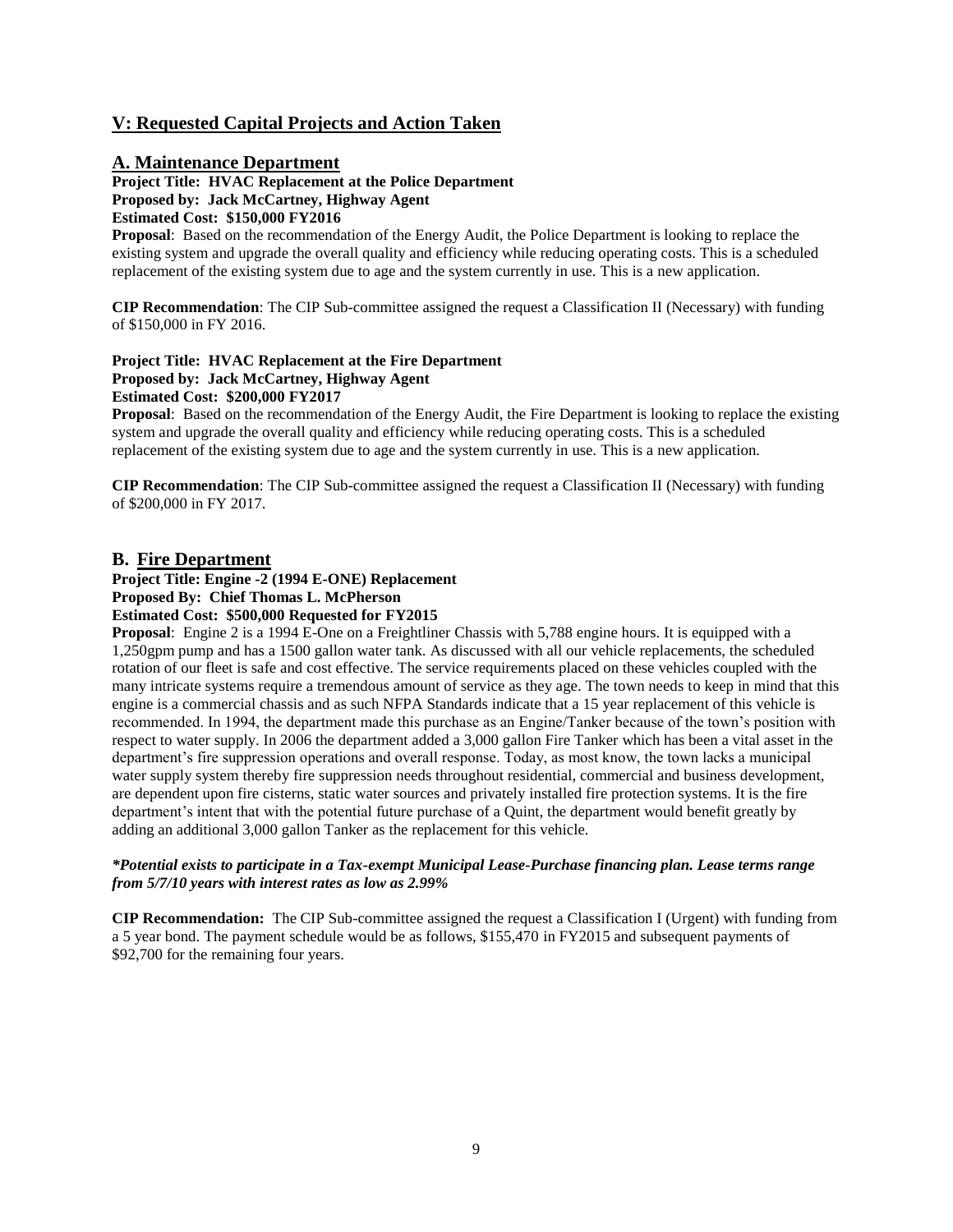#### **Fire Department (Cont'd)**

#### **Project Title: Vehicle Exhaust Capture System Proposed By: Chief Thomas L. McPherson Estimated Cost: \$75,000 Requested for 2015**

**Proposal**: A Vehicle Exhaust Capture System (VECS) is a closed system installed within the apparatus bay area of the Fire Department designed to eliminate the health hazards associated with diesel Exhaust. The systems are designed with a number of fans, rails and hoses throughout the bays that attach to the vehicles exhaust pipes capturing and eliminating virtually all Diesel Exhaust fumes. The current facility built in 2000, provides no means of capturing the exhaust. As is currently, there is a "wind sock" which once the vehicles are started either during daily equipment checks or emergency response, the apparatus bays are opened and the air system is manually turned on to provide fresh air circulation. This system does not capture any of the exhaust, it merely circulates the air movement. Diesel Exhaust has been shown to contain 20 to 100 times more fine particles than exhaust produced from a comparable size gasoline engine. These fine particles carry with them known cancer causing chemicals. The noxious gases produced are also damaging to humans and the surrounding environment. All vehicles parked inside have diesel engines. In addition with the size of the bay doors, energy consumptions have increased especially during the colder season. Hazardous vehicle exhaust in fire stations is a firefighter's most significant cancer health risk. This system will help improve upon the health and safety of our firefighters and also increase the energy efficiencies in the building,

#### *\*It is the department's intent to apply to the Department of Homeland Security Assistance to Firefighter's Grant Health and Safety in 2014. If awarded, this grant would provide for ninety five percent (95%) federal funding for the purchase and installation of the system*

**CIP Recommendation:** The CIP Sub-committee assigned the request a Classification I (Urgent) with full funding of \$75,000 in FY2015.

#### **Project Title: Ladder-1 (1980 Spartan) Replacement Proposed By: Chief Thomas L. McPherson Estimated Cost: \$850,000 Requested for 2016**

**Proposal**: Ladder 1 is a 1980 Spartan 100' Aerial which was generously donated by a resident of Windham on September 11, 2002 in memoriam of the victims of 9/11. Previously, this truck was a front line vehicle for many years serving the Town of Merrimack, NH. This vehicle is not equipped with water, a fire pump, or a pre-piped waterway. As discussed previously with our vehicle replacement plan, the scheduled rotation of our fleet is safe and cost effective. The service requirements placed on these vehicles coupled with the many intricate systems require a tremendous amount of service as they age. In 2007, the department spent nearly \$11,000 replacing the engine due to major oil leak. Additional repairs to the ladder, body, brakes and air system will be needed in the foreseeable future. Replacement consideration of our aerial ladder needs to be based upon function, combined with potential use of this vehicle. In today's fire service, an aerial truck is indispensable in that the personnel assigned, perform very specific tasks such as ventilation of roofs, laddering structures for Firefighter safety, salvage and overhaul operations and extrication. A recurring theme surfaces yet again, which is staffing. This Aerial truck is a vital piece of equipment not being used to its potential due to a lack of manpower. It is dispatched on almost 3 times as many calls as it responds to. This alone should not be the deciding factor on its replacement. The factors that should be considered are; current staffing and operational response, the age of the vehicle, the many years of previous service, the deficiencies with respect to current National Fire Protection Association (NFPA) Safety Standards, and the foreseeable costs in repairs as mentioned earlier are just some of what needs to be weighed when considering the replacement of the ladder truck. For the reasons stated and many more to be discussed, the department requests the replacement of this vehicle with the purchase of a "Quint". A Quint, which is a combination Engine/Ladder, is a fire service piece of apparatus that serves dual purposes of an engine and aerial device. The "Quint" which is Latin meaning (five) refers to its functions which provides for a; pump, water tank, fire hose aerial device and ground ladders. The benefits of this type of vehicle with respect to an aggressive fire suppression and rescue operations response will increased the department's capabilities.

#### *\*Potential exists to participate in a Tax-exempt Municipal Lease-Purchase financing plan. Lease terms range from 5/7/10 years with interest rates as low as 2.99%*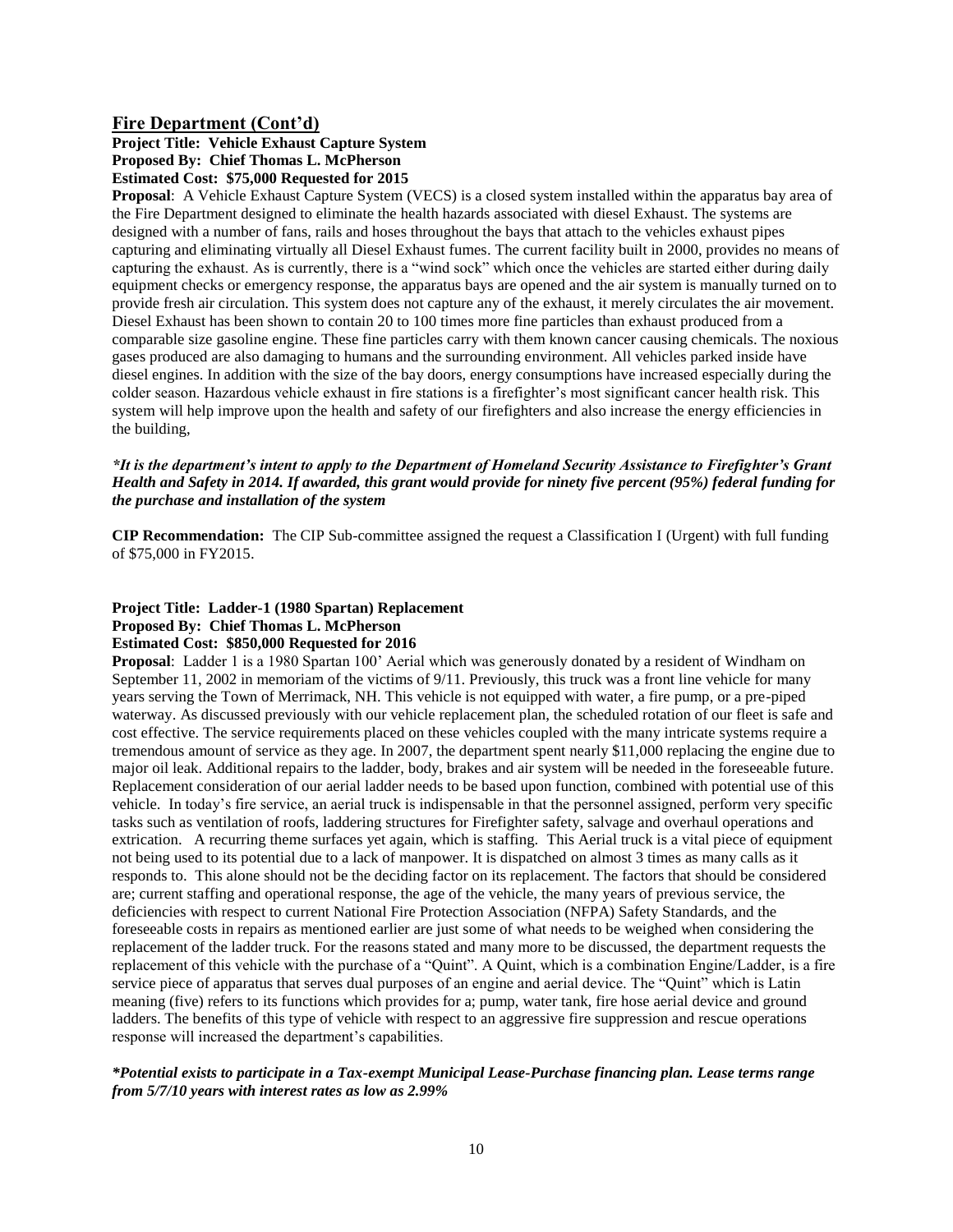#### *\*It is the department's intent to apply to the Department of Homeland Security Assistance to Firefighter's Grant. If awarded, this grant would provide for ninety five percent (95%) funding for the purchase of the vehicle, all necessary equipment and personnel training costs.*

**CIP Recommendation:** The CIP Sub-committee assigned the request a Classification II (Necessary) with funding of \$850,000 based on a 10 year bond starting in FY2016.

#### **Project Title: 2006 Ambulance Replacement Proposed By: Chief Thomas L. McPherson Estimated Cost: \$265,000 Requested for 2018**

**Proposal**: As stated many times, timely replacement of this high use equipment is critical to the safe and effective delivery of pre-hospital care. This replacement allows the department to stay on course for scheduled apparatus replacement. Over the past several years, the department has maintained a rotation of these vehicles to maximize the useful life of these vehicles without placing strain on the mechanical operation. Typically, each front line ambulance is operated for 4 years before being downgraded to a backup ambulance. The current backup ambulance is then downgraded and kept in service as the department's rescue for cold water/Ice Rescue emergencies. This is equipped in the winter time with Ice rescue Suits, a rescue a-live sled and a variety of rescue ropes and loose equipment. During the summer months, Kayaks are placed into service and carried on the rescue to serve as rapid deployment vessels which allows rescuers to enter the water without delay.

**CIP Recommendation:** The CIP Sub-committee assigned the request a Classification III (Desirable) with of \$265,000 in FY2018.

#### **Project Title: Public Safety Sub-Station Proposed By: Chief Thomas L. McPherson Estimated Cost: \$1,500,000 Requested for 2021**

**Proposal**: The need for a Fire Safety Sub-Station, along with additional staffing needs still exists and will continue to go hand in hand. However, these two subjects, in and of its self should remain a separate issue. Some statistics which continue to illustrate the need for additional personnel and a satellite sub-station is that today, nearly 36% of our call volume is simultaneous runs. This means that for every one call that duty personnel are actively engaged in whether it be a Fire or EMS incident, another one or two are in queue. The response to these additional calls is delayed due to the lack of personnel available to immediately respond or to having to rely on the assistance of mutual aid which again is a delay because of excess travel time. In years past, the department saw a paid on-call part time firefighter's staff consisting of nearly 30 individuals. Today, the call staff level is at four (4) with most having limitations. Another statistic is that the longest and farthest response time from our current location is in the northern corner of the community (Route 28) which on average is 8-10 minutes with an ambulance and nearly 12 minutes with a fire apparatus. These numbers are below National Standard Averages. These increased response times are very important in that a fire doubles in size every minute and that patients in cardiac arrest have a better chance of survival if pre-hospital medical treatment along with rapid delivery to an emergency room are administered within the first hour of symptom onset.

In previous requests, there still remains the need for a sub-station. The location of a sub-station should evolve around the ability to provide an adequate and timely response to all residents and businesses. As the need for a substation evolved, there had always been an added emphasis to the Route 28 and I-93 areas of our community. Historical data shows that our average response times to the northern section of the Route 28 corridor, continues to be of concern for our ambulance and fire apparatus responding from our current location on Fellows Road. The completion of the Route 111 By-pass has been an asset in reducing lengthy response with certain apparatus but has not resolved the issue. The intersection on Route 28 and the new Route 111 are now in our response jurisdiction, thus adding a very busy and congested intersection.

Although, the Town currently owns property along Route 28 specifically in the area of Seavey Road, preliminary information indicates that this location once talked of would not be a suitable site to build a Sub-station, as it would not provide the proper coverage needed for this area of Windham. Continued research and statistical data collection also needs to be looked at as to whether or not the Route 28 corridor should continue to be of primary focus.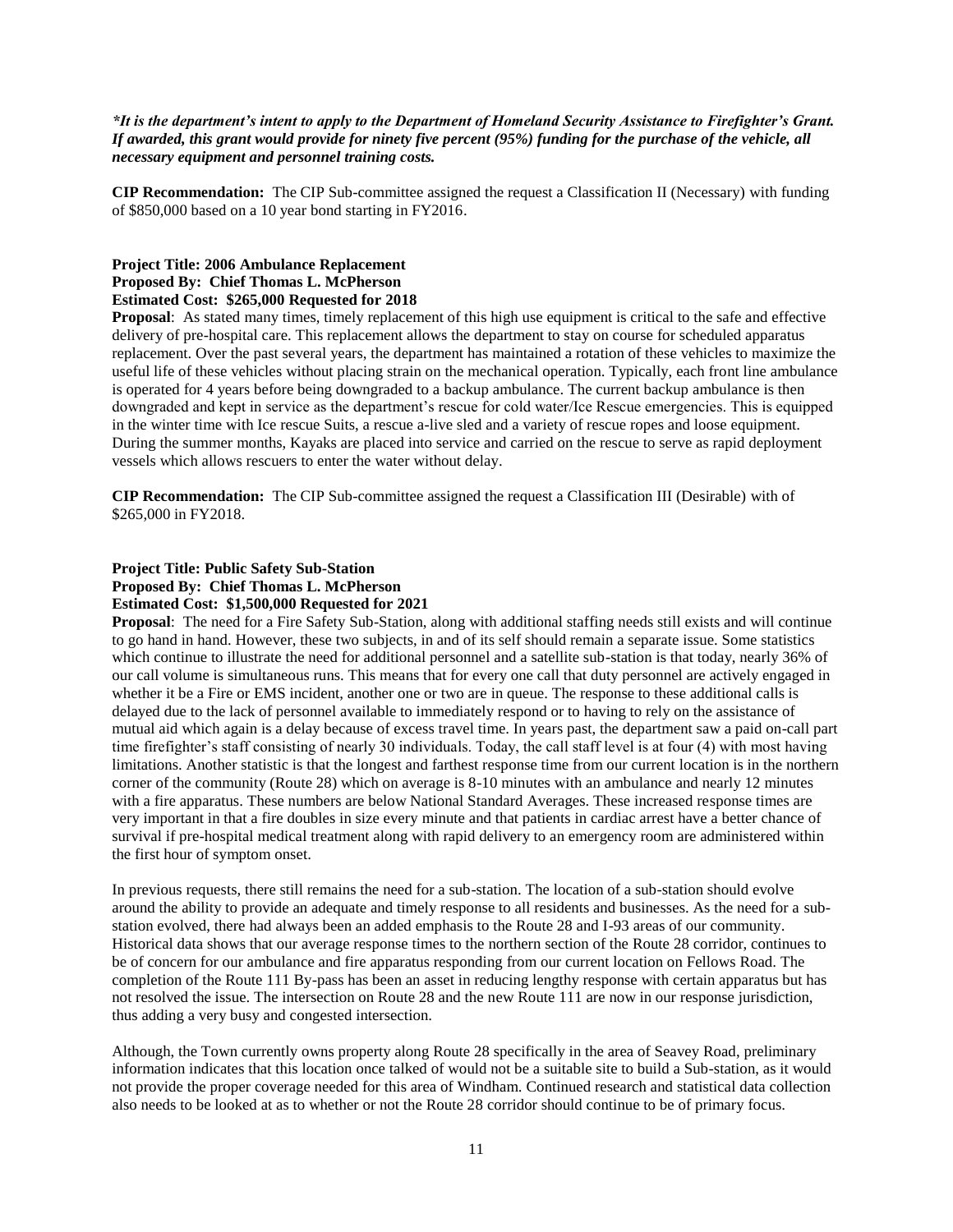Information gathered from the construction of other Sub-stations in the area, cost estimates have ranged from \$185 to \$200 per square foot, not including the purchase of land. There's no question that as long as this project is deferred, construction costs and land purchase will increase. **(See Town of Windham Impact Fee for Public Safety Facilities Study February 6, 2008 specifically page 25)** 

With future economic factors being unpredictable, it would be premature to provide the CIP committee with any actual cost estimates for this Sub-station. In previous discussions with Police Chief Lewis, he too agrees that the location of a building should be based on the most appropriate response times for Fire Department equipment.

Many benefits can be derived from sub-station operations. There is the ability to provide greater and more rapid life saving services within our community. Knowing that time is critical, having apparatus responding sooner rather than later can mean the difference between life and death. There is also the potential to reduce local insurance costs due to the increased level of protection. Lastly, bringing all this together would be a strong community presence which supports greater interaction with our residents and increase local life safety education.

The re-alignment and construction of Route 93 continues. The installation of an emergency access road located off North Lowell Road is now complete. The use of this gate has proven itself to be beneficial in responses along the northern tier of the corridor. As previously stated, as response times increase, they will continue to exceed the national response averages of 4-6 minutes for an ambulance and 5-8 minutes for an engine response. The department continues to track the annual numbers of responses in this area. It should be well stated that all responses still impact our overall operations by the commitment of our resources to the incident, thereby creating a delay in services to the rest of the community. Therefore, I would suggest construction of this Sub-station be in FY2021.

**CIP Recommendation:** The CIP Sub-committee assigned the request a Classification V(Premature) with funding of \$1,500,000 shown in FY2022.

#### **C. Highway Department**

**Project Title: Roads**

**Proposed by: Jack McCartney, Highway Agent**

#### **Estimated Cost: \$390,000 in 2015, Total of \$4,065,000 for Years 2015-2022**

**Proposal**: This is an annual request to provide funding to rebuild roads throughout Windham. Funding would help to improve drainage, infrastructure, (both to improve conditions for daily travel and a reduction in plowing problems), and paving reclamation. If the Highway Department completes all projects proposed, they will repave/reconstruct approximately 2.5 miles of roads per year. However, this is only half of what we should be addressing each year. Windham has just over 100 miles of town maintained roads. A new road lasts 20-25 years before it needs to be repaved. Hence, we should be repaving 4-5 miles of roads per year.

By not keeping up with the repaving cycle, we are then forced to reconstruct additional miles of roads each year. It should be noted that the cost to reconstruct a road is 10 times the cost to repave one.

**CIP Recommendation**: The sub-committee assigned a Classification I (Urgent) with funding of \$390,000 in FY2015, \$420,000 in FY2016, \$450,000 in FY2017, \$485,000 in FY2018, \$520,000 in FY2019, \$560,000 in FY2020, \$600,000 in FY2021 and \$640,000 in FY2022.

**Project Title: Small Rubber Track Excavator Proposed by: Jack McCartney, Highway Agent Estimated Cost: \$100,000 in Year 2017**

**Proposal**: To purchase a small rubber track excavator for multiple uses including shoulder repairs, treatment swale and detention pond maintenance, culvert repair or replacement and basin or other drainage structure repairs.

**CIP Recommendation**: The sub-committee assigned a Classification V (Premature) with no funding shown in the plan.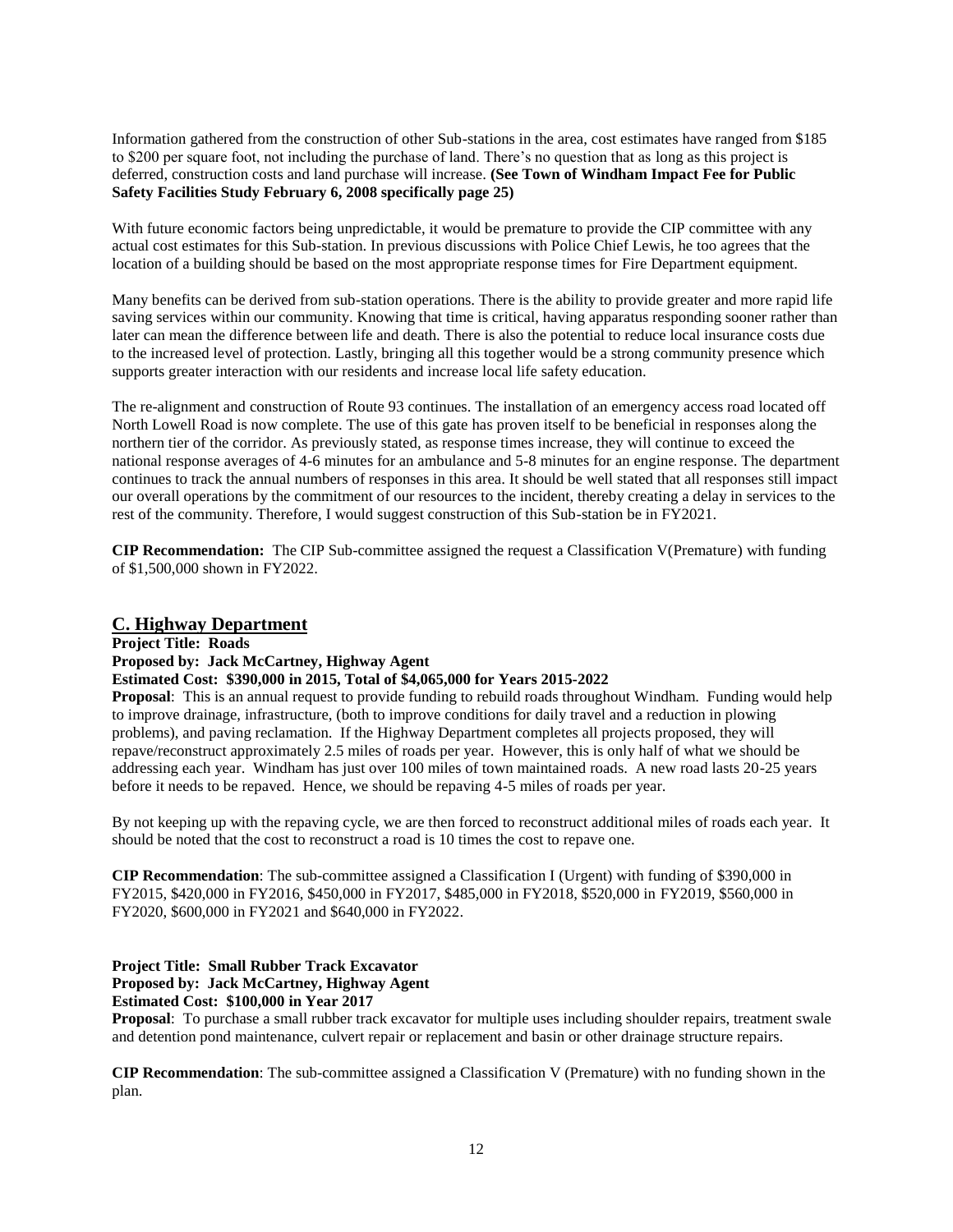#### **Highway Department (Cont'd)**

**Project Title: Five Ton Truck Replacement Proposed by: Jack McCartney, Highway Agent Estimated Cost: \$200,000 in Year 2020**

**Proposal**: First scheduled replacement due for a newer 5 ton truck. The amount may vary depending on the condition of accessories mounted on existing truck

**CIP Recommendation**: The sub-committee assigned a Classification IV (Deferrable) with funding in FY 2020.

#### **Project Title: Five Ton Truck Replacement Proposed by: Jack McCartney, Highway Agent Estimated Cost: \$200,000 in Year 2021**

**Proposal**: Second scheduled replacement due for a newer 5 ton truck. The amount may vary depending on the condition of accessories mounted on existing truck

**CIP Recommendation**: The sub-committee assigned a Classification IV (Deferrable) with funding in FY 2021.

# **Project Title: Five Ton Truck Replacement**

**Proposed by: Jack McCartney, Highway Agent**

**Estimated Cost: \$210,000 in Year 2022**

**Proposal**: Third scheduled replacement due for a newer 5 ton truck. The amount may vary depending on the condition of accessories mounted on existing truck

**CIP Recommendation**: The sub-committee assigned a Classification IV (Deferrable) with funding in FY 2022.

#### **D. Library**

#### **Project Title: Painting and Carpeting Proposed by: Carl Heidenblad, Library Director Estimated Cost: \$85,000 in Year 2015**

**Proposal**: The carpet inside Nesmith Library is 17 years old and has not been changed since it was constructed. The wear and tear on the carpet is not just unsightly but is also a tripping hazard especially in the high traffic areas. The Library will have be closed for the installation of the new carpet and it would be the best time to paint the interior walls as they too are in need some repairs and a fresh coat. The cost of the carpeting including installation is \$73,000 and the interior painting is \$12,000. Total application submitted to the CIP is \$85,000 for the carpeting and interior painting. This project has a useful life of 15 years. This is a repeat request.

**CIP Recommendation**: The sub-committee assigned a Classification I (Urgent/Safety) with funding of \$85,000 in FY2016. Originally the sub-committee had funded this in FY 2015, however with more requests than funding this had to be moved to FY2016.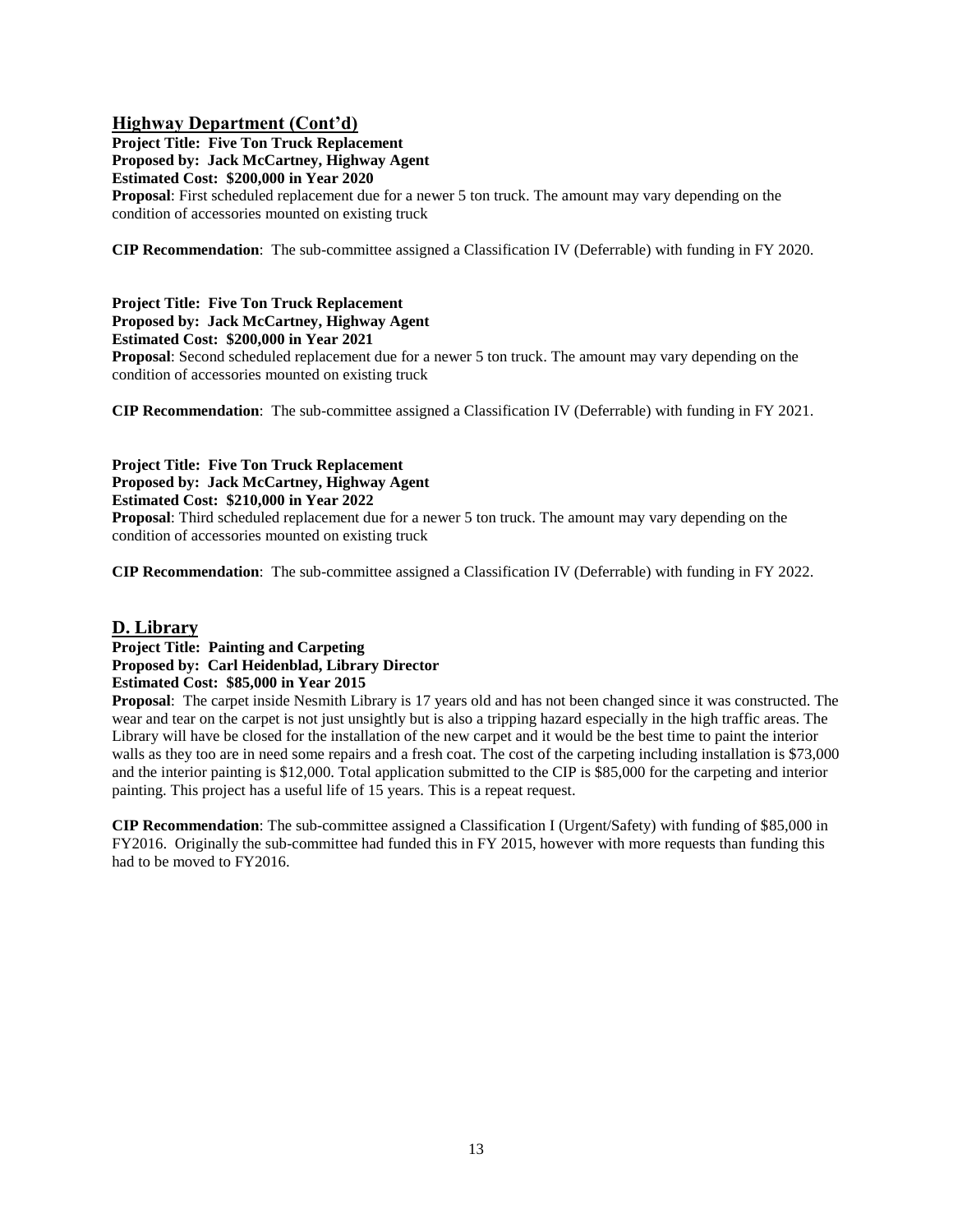#### **Library (Cont'd)**

#### **Project Title: HVAC Repair and Replacement Proposed by: Carl Heidenblad, Library Director Estimated Cost: \$24,000 in Year 2015**

**Proposal**: Based in recommendations of the Energy Audit, the Library has decided to replace the existing system HVAC system and applied to the CIP in 2013. The Town voted to approve the improvements in March, 2014. The cost of upgrading the heating and air-conditioning systems and reconfiguring the ventilation systems was \$94,871. The Library has an additional request for a Boiler for Perimeter Heating for higher efficiency, fuel savings and greater reliability than the existing systems. The additional costs would have no tax impact on the Town and the \$24,000 for the boiler will come from Library Building Maintenance capital reserve Fund. This is an additional request to the application approved last year.

**CIP Recommendation**: The sub-committee assigned a Classification I (Urgent/Safety) with funding of \$24,000 in FY2015.

#### **E. Administration**

**Project Title: Greenway Trail Improvements Proposed by: David Sullivan, Town Administrator**

**Estimated Cost:** \$800,000 Funding, Year 2015. Offsetting revenues of \$640,000 from the State through a Transportation Assistance Program (TAP) Grant. Town portion, \$160,000, will be contingent on the town being awarded the grant.

**Proposal:** Provide a bicycle and pedestrian path to connect the Greenway Recreational Trail west of Interstate 93 to the Rockingham Recreational Trail, east of Interstate 93. The path will be 8 foot paved width and 2 foot shoulder stone dust extending 13,000 linear feet. The State will construct a box culvert under 93 to connect the two trails. The proposal will improve the trail beginning at the intersection of Meetinghouse Road and Old Mill Road and running to the intersection of the westerly right-of-way line of Interstate 93.

**CIP Recommendation:** The sub-committee assigned a Classification II (Necessary: Needed within  $1 - 3$  years to maintain basic level and quality community services) with funding of \$800,000 in FY2015. However, the project is contingent upon the Town receiving the 80% grant. Grant monies are shown in the plan under Other CIP Annual Contributions.

### **F. Solid Waste Management**

#### **Project Title: Wheel Loader Proposed by: David Poulson Estimated Cost: \$100,000 FY2018**

**Proposal**: This will replace the 2009 Takeuchi loader that was purchased used with 90 hours in 2010. The current operational hours are 4,022. This loader has recently been relegated to second line so the rate of accumulating hours should be greatly reduced. This proposal is within the Town replacement policy for vehicles. The loader is used to move the waste stream into the trailer.

**CIP Recommendation**: The sub-committee assigned a Classification III (Desirable: Needed within 4 – 6 years to improve quality and level of service) with funding in FY 2018.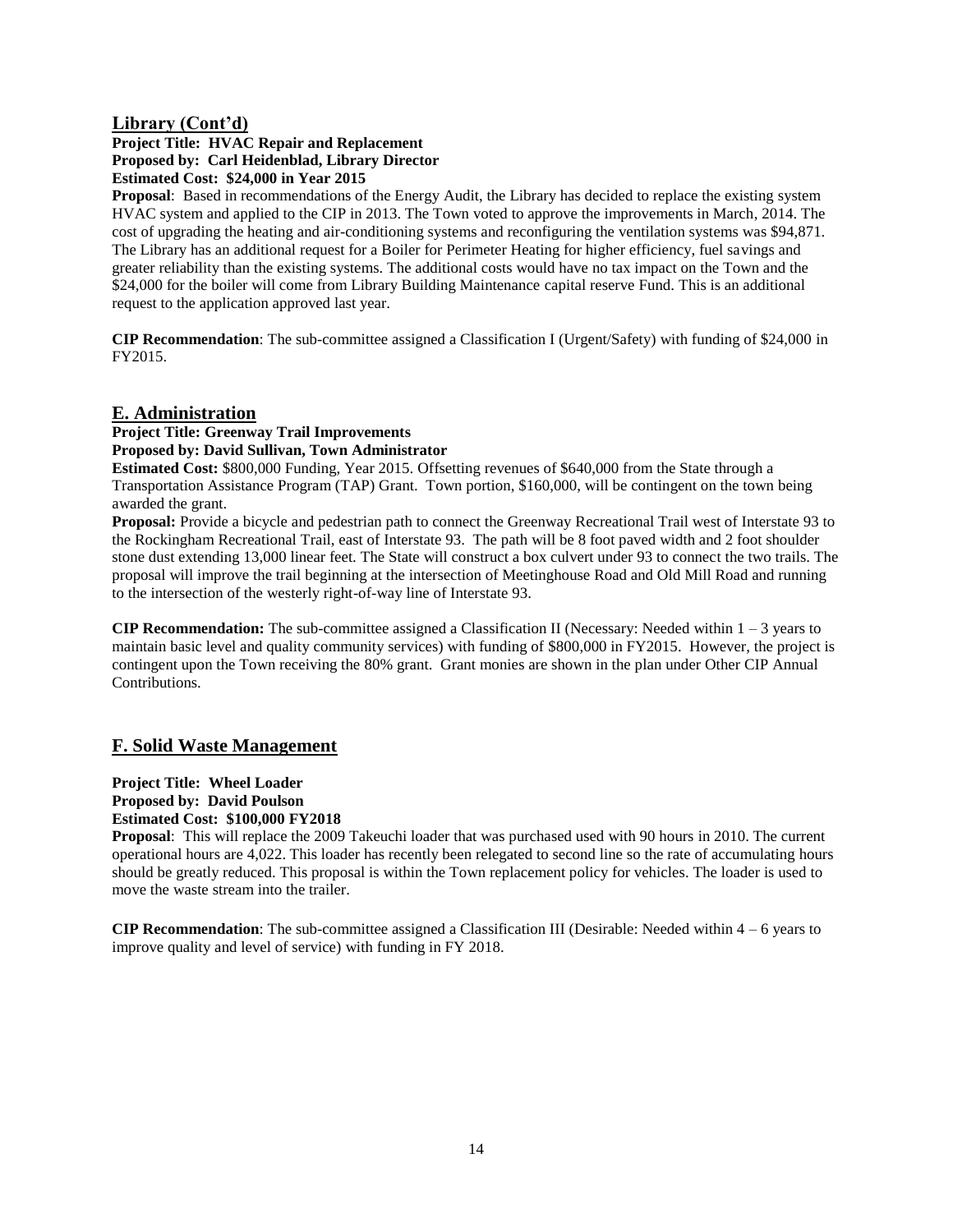#### **Solid Waste Management (Cont'd)**

**Project Title: Truck for Pulling Trailers Proposed by: David Poulson Estimated Cost: \$150,000 FY 2019**

**Proposal:** This will replace the 2005 Sterling truck that was purchased in 2007. This truck was purchased used with 99,000 miles in 2007 for \$68,000. The current mileage is 176,000. The projected mileage at replacement is 231,000. The Sterling truck is the second line truck and is used less than the Mack truck. These trucks haul the municipal solid waste in the trailers to disposal sites and also the construction waste.

**CIP Recommendation:** The sub-committee assigned a Classification III (Desirable: Needed within 4 – 6 years to improve quality and level of service) with funding in FY2019.

#### **Project Title: Truck for Pulling Trailers Proposed by: David Poulson Estimated Cost: \$150,000 FY 2021**

**Proposal:** This will replace the 2007 Mack truck that was purchased in 2009. This truck was purchased used with 54,000 miles in 2007 for \$89,000. The current mileage is 116,000. The projected mileage at replacement is 203,000. The Sterling truck is the second line truck and is used less than the Mack truck. These trucks haul the municipal solid waste in the trailers to disposal sites and also the construction waste.

**CIP Recommendation:** The sub-committee assigned a Classification III (Desirable: Needed within 4 – 6 years to improve quality and level of service) with funding in FY2021.

#### **Project Title: Wheel Loader Proposed by: David Poulson Estimated Cost: \$100,000 FY 2022**

**Proposal:** This will replace the 2013 Takeuchi loader that was purchased used with 160 hours in 2014 for \$74,000. This loader was placed in service in July, 2014 with no significant use. When this loader is commissioned to first line, the anticipated hours will increase to 900-1,000 hours per year or about 5 hours per day. This proposal is within the Town replacement policy for vehicles. The loader is used to move the waste stream into the trailer.

**CIP Recommendation:** The sub-committee assigned a Classification IV (Can be placed on hold until after the 6 year period, but supports community development goals) with funding in FY2022.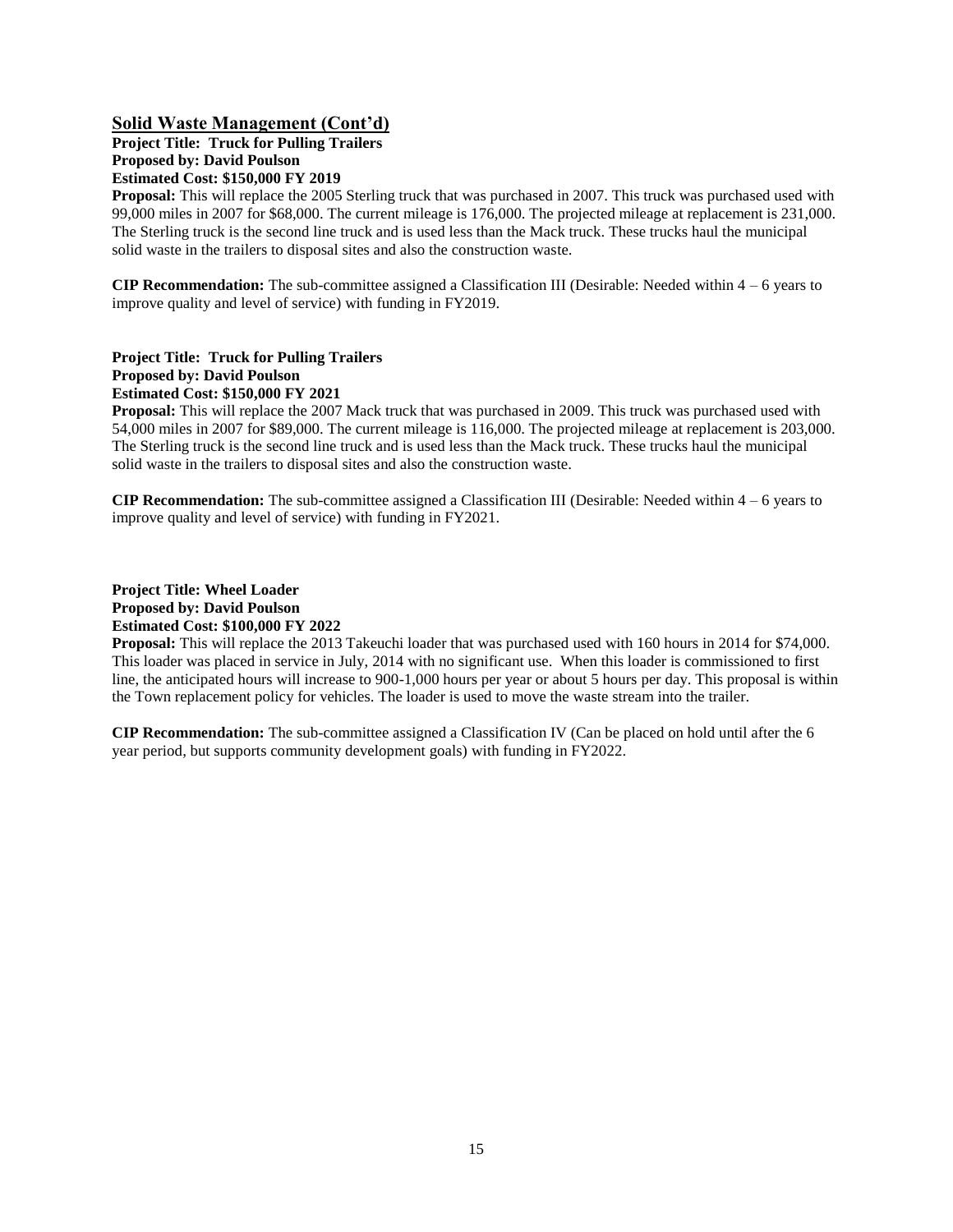#### **G. Recreation Committee**

#### **Project Title: Sports Facility (Spruce Pond) Proposed by: Dennis Senibaldi on behalf of the Recreation Committee Estimated Cost: \$275,000 FY2015**

**Proposal:** The proposal is to construct recreation fields on land off Route 28 adjacent to Spruce Pond residential development (Tax Map Sheet 3-B Lot 601). This is a repeat request for phase one (of a two-phase project) of the Spruce Pond Field Project. Phase I of the Spruce Pond recreational project is the construction of a rectangular multi-use field to accommodate the needs of the Soccer and Lacrosse Organizations for their increased enrollment. Over the years, the participation in youth sports has increased significantly in Windham leading to scheduling conflicts and lack of maintenance to fields. All the permits and approvals for the project are in place and donations with an estimated value of \$250,000 to engineer, strip, prep and fill the 330' X 240' field have been secured. These donations are in addition to the funding requested and do not offset the requested funds for this project. Construction on the project is ready to begin. An application will be submitted for a LWCF grant. The grant amount is for up to \$100,000 and is a matching grant.

**CIP Recommendation:** The CIP Sub-Committee gave this project a Classification I (Urgent) with funding coming from a 3 year bond over FY2015, FY2016, and FY2017. The amount of the bond, if approved, will be approximately \$95,000 per year.

#### **H. Windham School District**

#### **Project Title: Repair and Replacement of Failing Roofs Proposed by: Jerome Rekart on behalf of the Windham School Board Estimated Cost: \$675,000 in FY2015**

**Proposal:** To place \$675,000 in an existing Building and Ground Maintenance Capital Reserve Fund (CRF; established by the voters in 2006-2007) to complete the infrastructure and maintenance projects identified in the Windham School District (WSD) 20-year Capital Needs Assessment (CNA) Project for the 2015-2016 school year. These scheduled improvements will be used only to fund projects identified in the CNA, which include \$395,000 for WMS roof replacement, \$127,420 for WMS classroom HVAC systems, and \$152,580 for WMS classroom finishes. It should be noted that per WSD School Board motion, funds may only be used for those projects identified in the warrant and approved by the voters. Approximately \$60,000 of the cost will be offset by existing balances in the Building and Ground Maintenance Capital Reserve Fund (CRF) and the Roof Repair and Replacement CRF.

**CIP Recommendation:** The sub-committee assigned a Classification I (Urgent) with funding of \$675,000 in FY2015.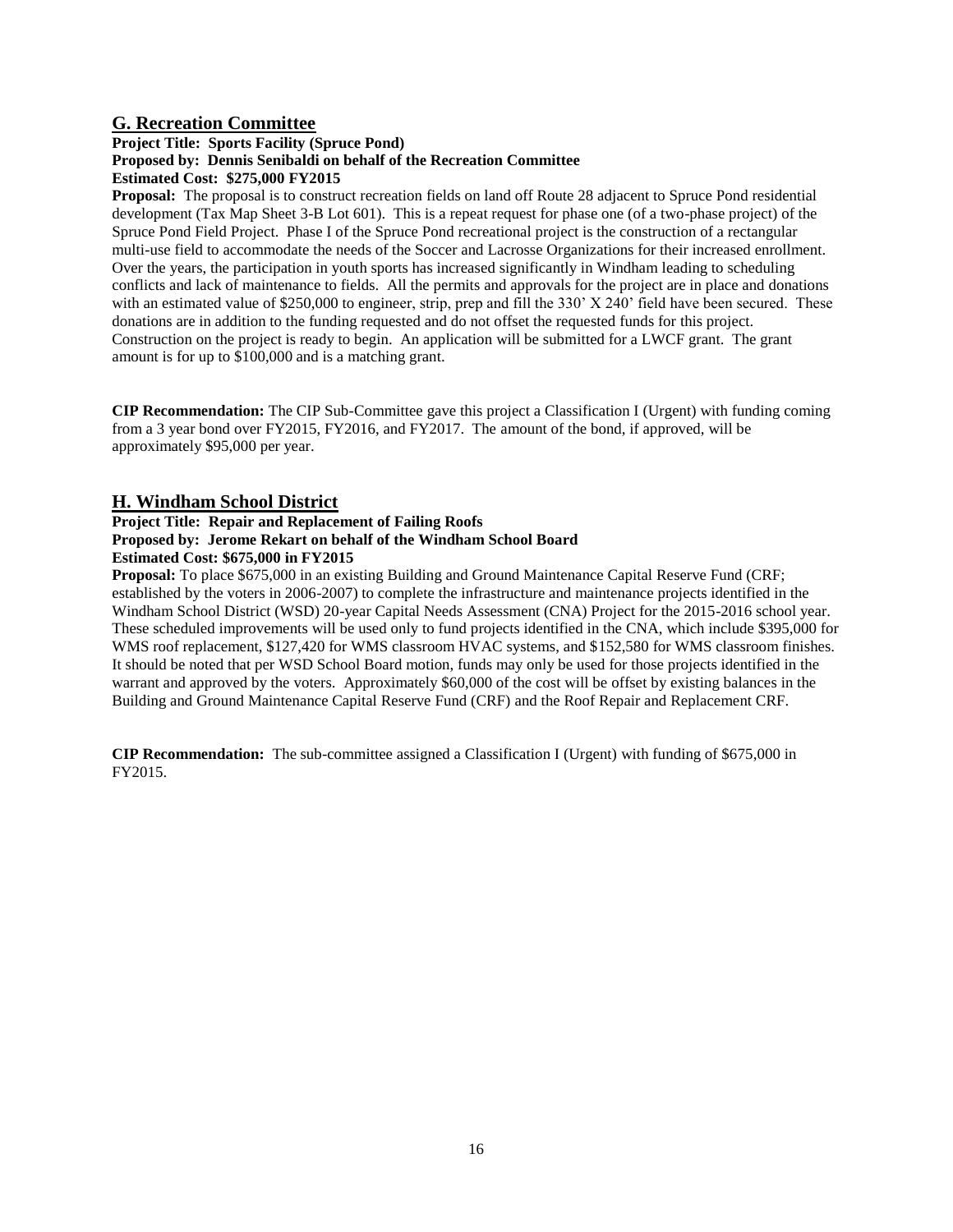### **I. Departments/Committees with No Requested Projects for the FY 2014-2021 CIP:**

**Tax Department Senior Center Housing Authority Cable Community Development Department Town Clerk's Department Cemetery Trustees Planning Board Assessing Department Police Department Windham Economic Development Committee Forestry Committee Local Energy Committee IT/GIS Department Conservation Committee Historic District Heritage Committee Windham Historic Commission (Searles School & Chapel) Rail Trail Alliance**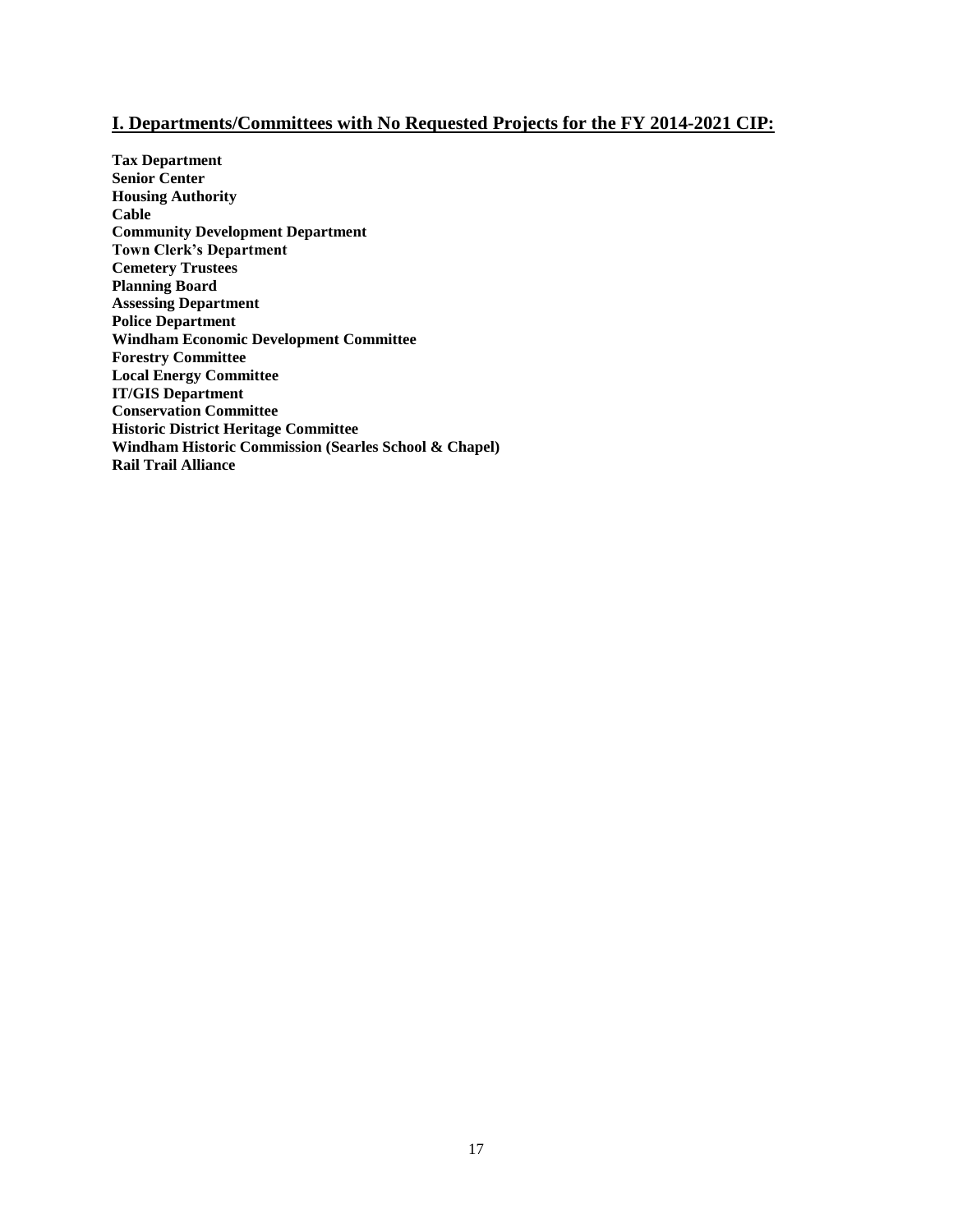#### **APPENDIX A**

#### **2014 CIP SUB-COMMITTEE MEMBERSHIP**

- Rob Gustafson Chairman (Citizen Volunteer)
- $\triangleq$  Jennifer Simmons Vice Chair (Citizen Volunteer)
- Steven Bookless Secretary, Planning Board Member
- Neelima Gogumalla Member (Citizen Volunteer)
- Roger Hohenberger Board of Selectmen Representative
- Jerome Rekart School Board Representative
- Dennis Senibaldi Alternate School Board Representative
- Al Letizio, Jr Alternate Board of Selectmen Representative